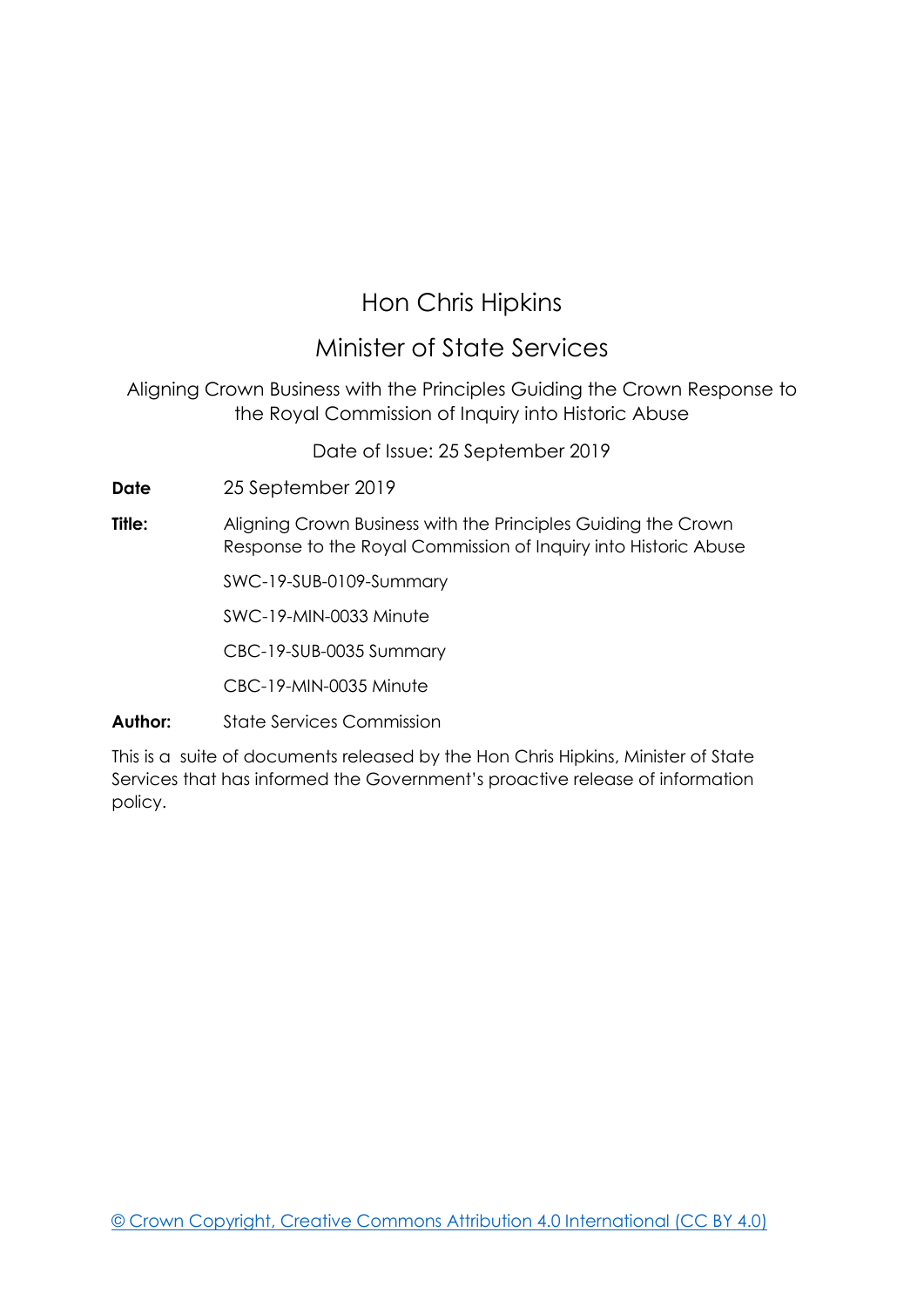**Chair** Cabinet Social Wellbeing Committee

#### **ALIGNING CROWN BUSINESS WITH THE PRINCIPLES GUIDING THE CROWN RESPONSE TO THE ROYAL COMMISSION OF INQUIRY INTO HISTORICAL ABUSE**

#### **Proposal**

- 1 This paper outlines the development of an action plan covering several new pieces of work to align Crown business with the principles that Government has agreed will quide the Crown's response to the Royal Commission of Inquiry into Abuse in State Care and in the Care of Faith-based Institutions (the Royal Commission).
- 2 It also outlines some of the activity that has been completed, or is underway, which will help align agencies' 'business as usual' work with the principles.

#### **Executive summary**

- 3 Cabinet has agreed six principles will guide Crown engagement with the Royal Commission and with survivors of historic abuse in care: manaakitanga; openness; transparency; learning; being joined up; and, meeting our obligations under the Treaty of Waitangi. Cabinet directed officials to identify actions that can be taken to demonstrate the principles.
- 4 The term survivor is used throughout this paper to describe people who experienced abuse in State care. It is important to note that the experiences are more than just for an individual and include impacts on whānau, hapū and iwi, and intergenerational impacts.
- 5 Māori were, and are, heavily impacted by the State care system. It is fundamental that Māori perspectives inform the Crown response. The Crown response also needs to remain sensitive to the current context, in particular the concern among Mäori about the overrepresentation of Mäori children in care, the wellbeing disparities that contribute to this, and the desire for greater Mäori input into decisions that impact on Mäori children and whänau. As the Royal Commission starts to outline its themes and inquiries we will have a better contextual picture, which builds on the Crown's own understanding of issues, to allow us to plan engagement over the next four years and beyond.
- 6 For the Crown to demonstrate 'learning' we need to listen to what the Royal Commission has to say and respond to its processes and potential recommendations. However, this must be balanced against the need to continue making improvements in the system to address serious known issues.
- 7 There are significant programmes underway to address systemic issues that will better align services with the principles. The programmes include the new operating model and approach for Oranga Tamariki, the development of the multiagency Child and Youth Wellbeing Strategy, and the responses to the Mental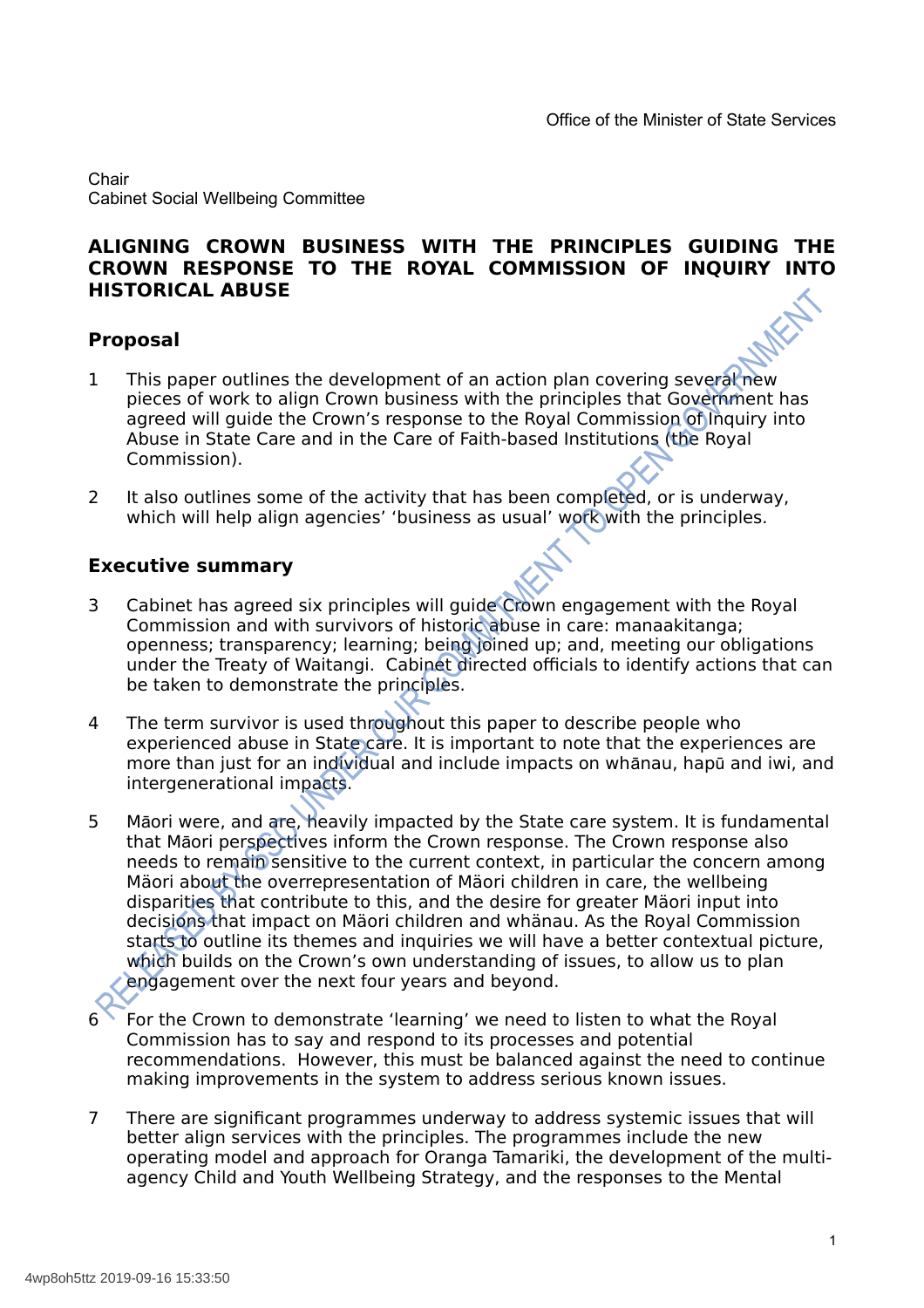Health and Addiction Inquiry Report and the Welfare Expert Advisory Group Report. The Crown can potentially develop and extend existing programmes as vehicles to implement the Royal Commission's recommendations.

- 8 Given the need to have regard to the Royal Commission's process, the significant change programmes underway across government and that further changes may result from reviews underway, it is proposed to initially focus on immediate improvements to the historical claims process and the support and information available to survivors.
- 9 Four specific areas have been identified for immediate work that taken together will significantly improve survivor's experiences of the claims process:
	- improving historical claims processes across agencies (includingregistration, application forms and letters to claimants);
	- improving survivors' access to their own personal records and related general records;
	- improving the accessibility and alignment of communications material about claims processes, and more general survivor-related information; and
	- examining the level of support offered to survivors (including counselling) when they are seeking personal information or making claims, to ensure it is appropriate and consistent.
- 10 In the medium term, a separate workstream is underway examining alignment of the Crown approach to historic claims litigation, including the use of Alternative Disputes Resolution to address claims of historic abuse. This work will be reported back to Cabinet in October 2019. The work will progress closely with the proposed short-term areas, to ensure that potential improvements that could sit in either workstream are not inadvertently overlooked.
- 11 Crown agencies will advance the four short-term areas under a cross-agency action plan that is overseen and driven by the Crown Response's Sponsoring Group of Chief Executives. Work can be advanced as promptly as possible, drawing on other strategies and work programmes as necessary. Progress on the plan would form part of the regular reporting I receive as Responsible Minister for the Crown's response to the Royal Commission.

#### **Background**

- 12 On 8 April 2019, Cabinet directed officials to "identify actions that can be taken to demonstrate the principles and then, coordinated through the Crown Secretariat, provide a "whole of Crown" report back to SWC by July 2019" [CAB-19-MIN-00139.01 refers].
- 13 The principles Cabinet has agreed will guide Crown engagement with the Royal Commission and the survivor community are: manaakitanga, openness, transparency, learning, being joined up and meeting our obligations under the Treaty of Waitangi. Cabinet also "noted that government is not currently perceived as always acting in accordance with the principles in its treatment of survivors" [CAB-19-MIN-00139.01 refers].
- 14 The definition of 'State care' contained in the terms of reference for the Royal Commission is broad, and includes social welfare, health and disability, education,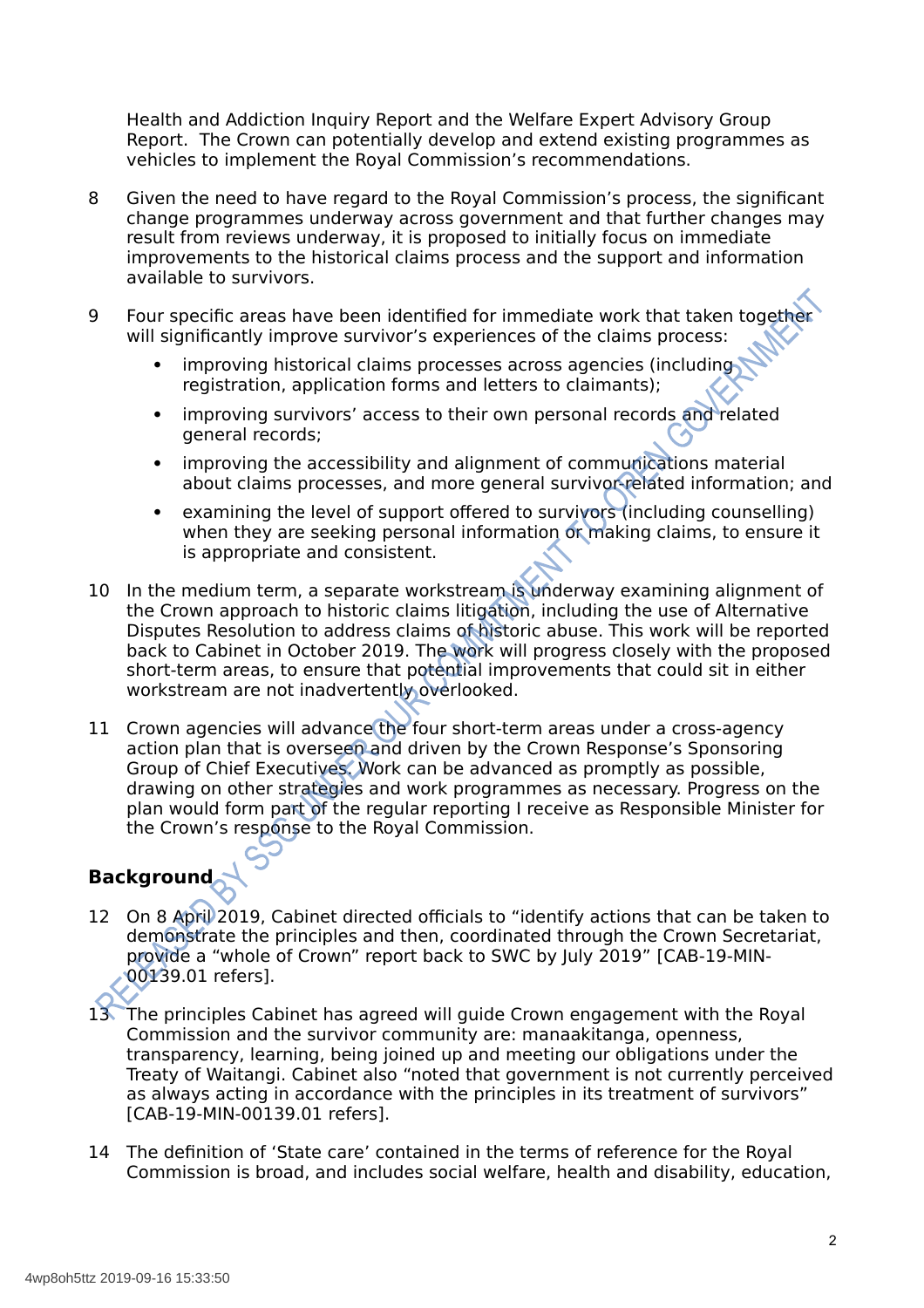and transition and law enforcement settings. The definition is wider than what is traditionally considered 'in care' and extends to some temporary and nonresidential settings.

- 15 Work on the Crown response is being progressed by an interagency group set up to respond to the Royal Commission. It includes the Ministries of Health, Education, Justice, and Social Development, Oranga Tamariki, Crown Law, Te Puni Kōkiri, the New Zealand Police, the Department of Corrections, the State Services Commission and Archives New Zealand. The interagency group is coordinated by a small Crown Secretariat, under the governance of a Sponsoring Group made up of key Chief Executives who are members of the Social Wellbeing Board.
- 16 The purpose of the Royal Commission is to examine and report on: the nature and extent of abuse that occurred; the factors that caused or contributed to such abuse; the impact of abuse on individuals, families, whānau, hapū, iwi and communities; the circumstances that led to individuals being taken into care and the appropriateness of such placements; what lessons were learned, what changes were made and what gaps remain; current frameworks to prevent and respond to abuse in care; and redress and rehabilitation processes. Its vision is "transforming the way we as a nation care for children young people and vulnerable adults in our communities".

#### **Māori perspectives are vital**

- 17 The overrepresentation of Māori in the State care system is a key factor that underlies the work of the Royal Commission. A key question for Māori and the Crown will be to ask how this overrepresentation happened, where it began, and its causes. The Royal Commission is required to give appropriate recognition to Māori interests. The Royal Commission has said the inquiry will be underpinned by Te Tiriti o Waitangi and its principles, will partner with Māori throughout the inquiry process, and will consider the impact of abuse on individuals and their families, whānau, hapū, iwi and communities, including immediate, longer-term and intergenerational impacts.
- 18 It is fundamental that Māori perspectives inform the Crown response. Not only is this consistent with the principles but these perspectives are required to understand the context of the Royal Commission's themes and inquiries, as well as the Crown's own understanding of issues. The key point is that any changes made to the system must make the system work better for Māori and address the issues that result in overrepresentation.
- 19 The Crown response will consider the principles and approach of the Māori-Crown Engagement framework to building closer partnerships with Māori. The response will also use relevant past agency consultation with Māori, including the insights revealed in Puao Te Ata Tu (which raised concern in 1986 at the "high numbers of young Māori in the [Social Welfare] Department's institutions and those who make up its social work case-loads"[1](#page-3-0) ), to inform its engagement and work.
- 20 The Crown response also needs to remain sensitive to the current context, in particular the concern among Mäori about the overrepresentation of Mäori children in care, the wellbeing disparities that contribute to this, and the desire for greater Mäori input into decisions that impact on Mäori children and whänau.

<span id="page-3-0"></span>1 Puao Te Ata Tu, The Report of the Ministerial Advisory Committee on a Māori Perspective for the Department of Social Welfare, 1986, page 15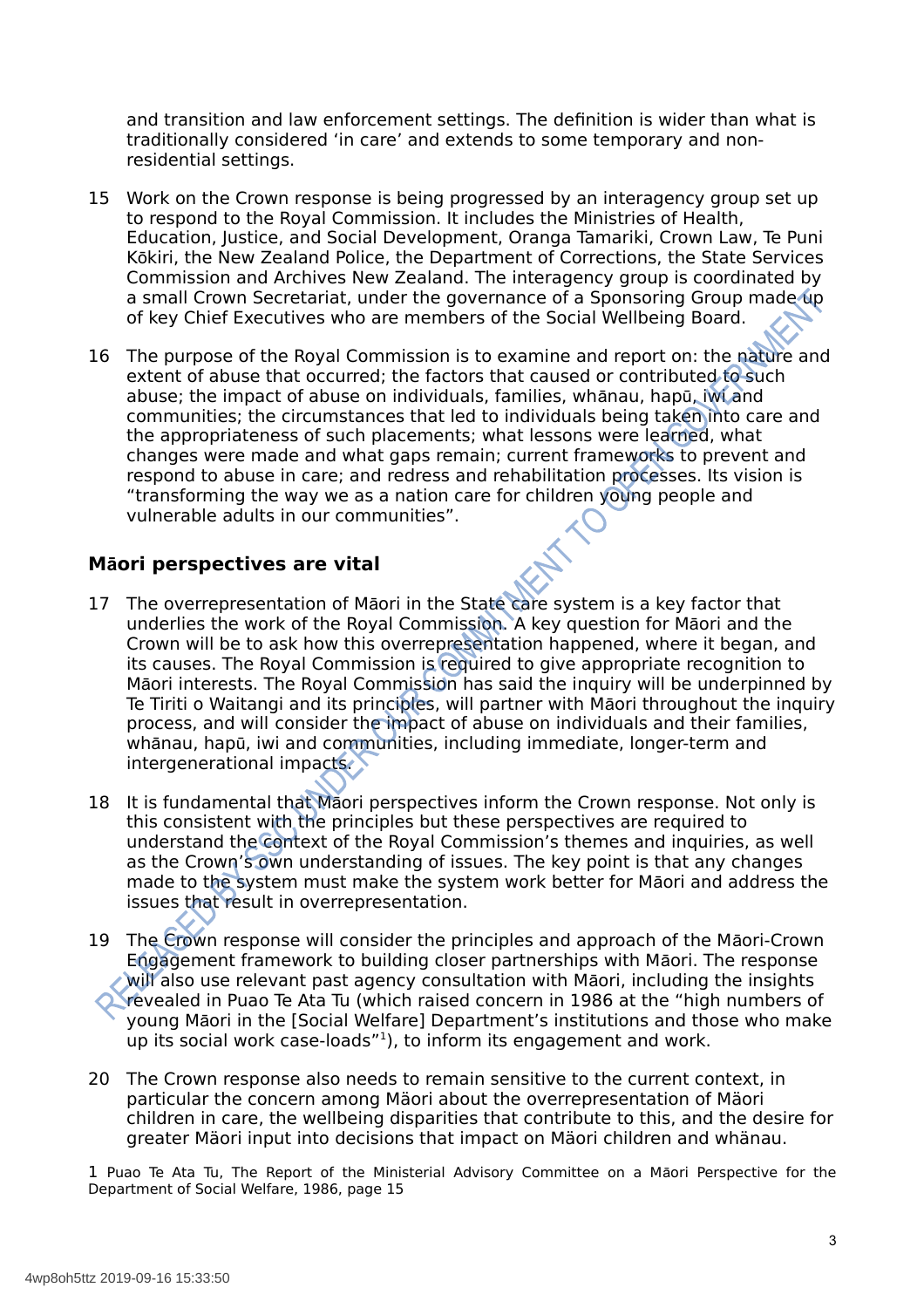21 An example of previous agency consultation and how Māori perspectives have informed work undertaken is the Ministry of Social Development's recent redesign of its historical claims process. Engagement with Māori i was a starting point for reviewing the process and continues to be part of the continuous improvement model implemented.

#### **We should proceed having regard to the Royal Commission's process and potential recommendations**

- 22 As the Crown, it is important for us to respect the role of the Royal Commission. This means we must take care that actions taken are consistent with the Royal Commission's work or its potential recommendations. One of the principles is 'learning' and so the government must listen to what the Royal Commission has to say.
- 23 Respect for the Royal Commission's process and potential recommendations, however, needs to be balanced against the need to continue with Government programmes that address serious issues such as the overrepresentation of Māori in State care and the need to adopt more appropriate whānau-centred policies across government.
- 24 A number of Crown agencies are already implementing significant change processes to address the above and other serious systemic issues. Aligning with the principles will be an ongoing process that takes place within this context. The Crown can build on existing change programmes as it considers the Royal Commission's recommendations.

#### **Changes have been made to the government care system, more are underway but there is still much to do to improve the care system**

- 25 The State care system has changed significantly since the shift to deinstitutionalisation in the late 1980s and early 1990s. For example, the Family Group Conference system was established for child protection and youth justice services, community-based care became the norm for disabled children and the mentally ill, all borstals and many children's residential institutions have closed. However, although these initiatives resulted in some improvements it was not enough. Continuous improvement of the State care system is needed to vigilantly protect against abuse. Agencies need to ensure systems, processes and policies prevent, detect and tackle any issues.
- 26 The State care system is continuously being reviewed and many change programmes are currently underway. Significant examples include the implementation of the new operating model and approach for Oranga Tamariki and the multi-agency Child and Youth Wellbeing Strategy (being developed in response to a new legislative requirement for government to adopt a strategy to improve the wellbeing of all children with a particular focus on the core populations of interest to Oranga Tamariki). The first Child and Youth Wellbeing Strategy will be published later this year. The legislation also requires the development of an Oranga Tamariki action plan setting out how the chief executives of children's agencies will work together to improve the wellbeing of the core populations of interest to Oranga Tamariki. These strategies and plans may be a frame through which recommendations and findings from the Royal Commission about the future care system can be delivered.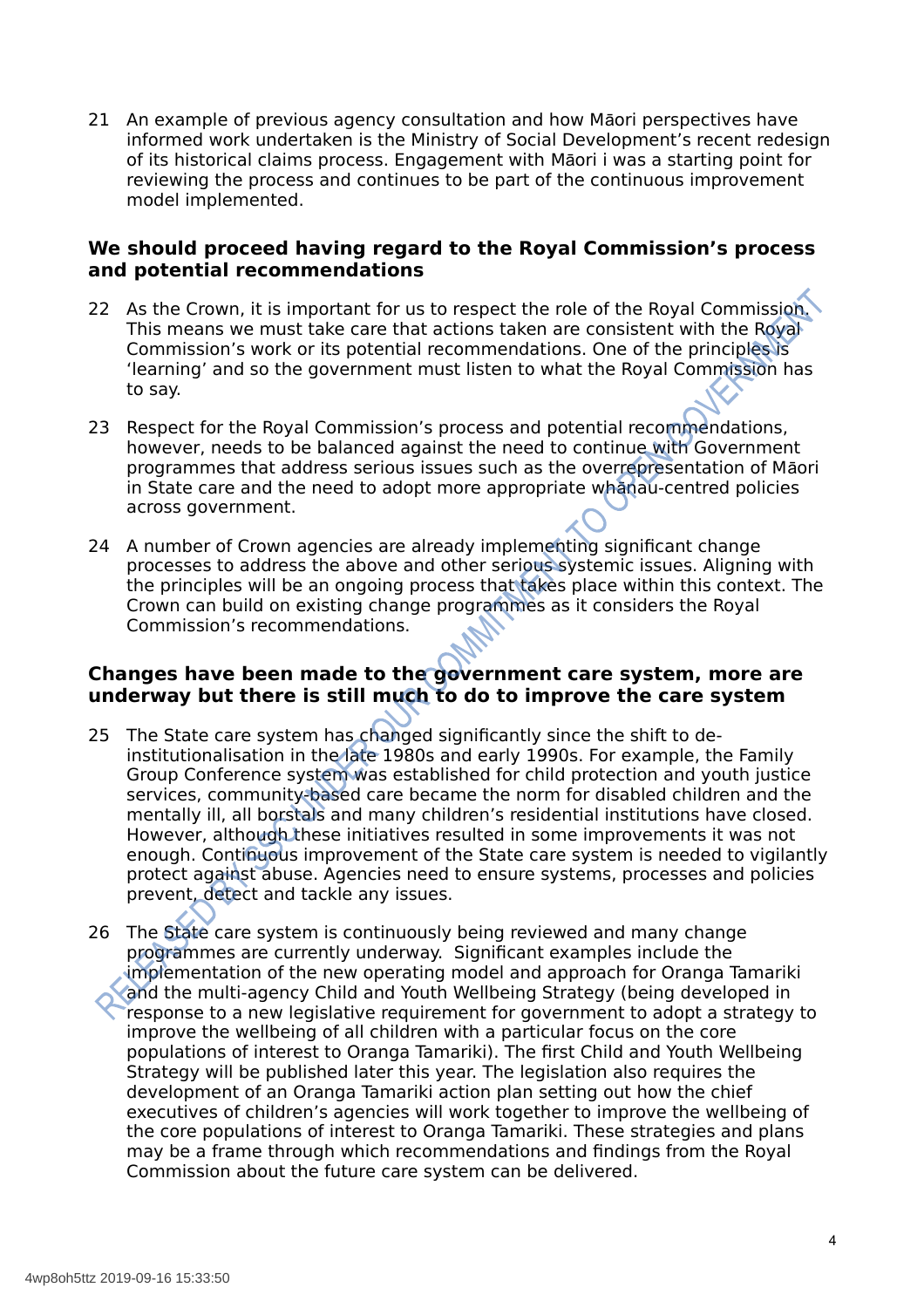- 27 The change programmes will also better align services with the principles. The proposed Child and Youth Wellbeing Strategy has principles that are relevant to, and consistent with, the Crown response to the Royal Commission. For example, an important principle is that children and young people's wellbeing is interwoven with family and whanau wellbeing.
- 28 The new operating model being implemented in Oranga Tamariki aligns with 'manaakitanga' by prioritising safe stable and loving care, 'learning' by listening to the voices of children and using their insights to inform policy, practices and services, 'transparency' and 'openness' by public reporting on outcomes including current rates of abuse in care. It aims to help meet 'Treaty obligations' by requiring priority be given to placing children in care with their whānau, hapū, families and family groups, and in their communities, and by implementing the new section 7AA of the Children, Young Persons and Their Families Act 1989 (now the Oranga Tamariki Act 1989). Section 7AA implementation will involve building strategic partnerships with iwi and Māori and developing policies and practices that aim to reduce disparities for Māori children and young people. Oranga Tamariki is developing an assurance framework to ensure all policy practices and services give effect to Section 7AA and their Treaty obligations.
- 29 The principles are also relevant to the Government response to the Mental Health and Addiction Inquiry Report, the responses to family and sexual violence, and to the Welfare Expert Advisory Group (WEAG) Report. The WEAG was established in May 2018 to provide advice to the Government on options that could best give effect to the Government's vision: New Zealand's social security system is one that ensures people have an adequate income and standard of living, are treated with and can live in dignity and are able to participate meaningfully in their communities. The principles that WEAG has recommended<sup>[2](#page-5-0)</sup> for the design and operation of the welfare system are consistent with the principles that Cabinet has agreed for the Crown response.
- 30 Appendix A sets out examples of work recently completed, underway or planned as they relate to a survivor's experience of moving through the State care system.
- 31 In addition, several new reviews have been announced in the last few weeks that are not included in Appendix A, that may result in further change.

#### **Four areas within historic claims and personal records processes have been identified where new actions can be progressed**

32 In assessing the more immediate actions we can take to align our systems and processes with the principles, agencies used the perspective of a survivor's journey through the State care system, including looking back on past experiences from their time in care. While the description used is a survivor's journey, it is critical to note the impacts of care are broader than individual survivors and affect family and many others in the community. The experience of Māori in care, in particular, must include consideration of whānau, hapū and iwi impacts.

<span id="page-5-0"></span>2 The principles recommended by WEAG are to: Be person-centred and wellbeing focused, keep children paramount, value whānau and families, treat people with dignity, respect, and compassion, provide an income sufficient for an adequate standard of living, provide full and correct entitlements, deliver support that is easy to access, timely and appropriate, provide an employment service that supports people into good and appropriate work, Support provision of housing that is affordable, secure, of good quality and appropriate for the person (and their family or whānau), promote mutual expectations, aim for equitable outcomes, build and maintain effective linkages with other parts of government and to be sustainable.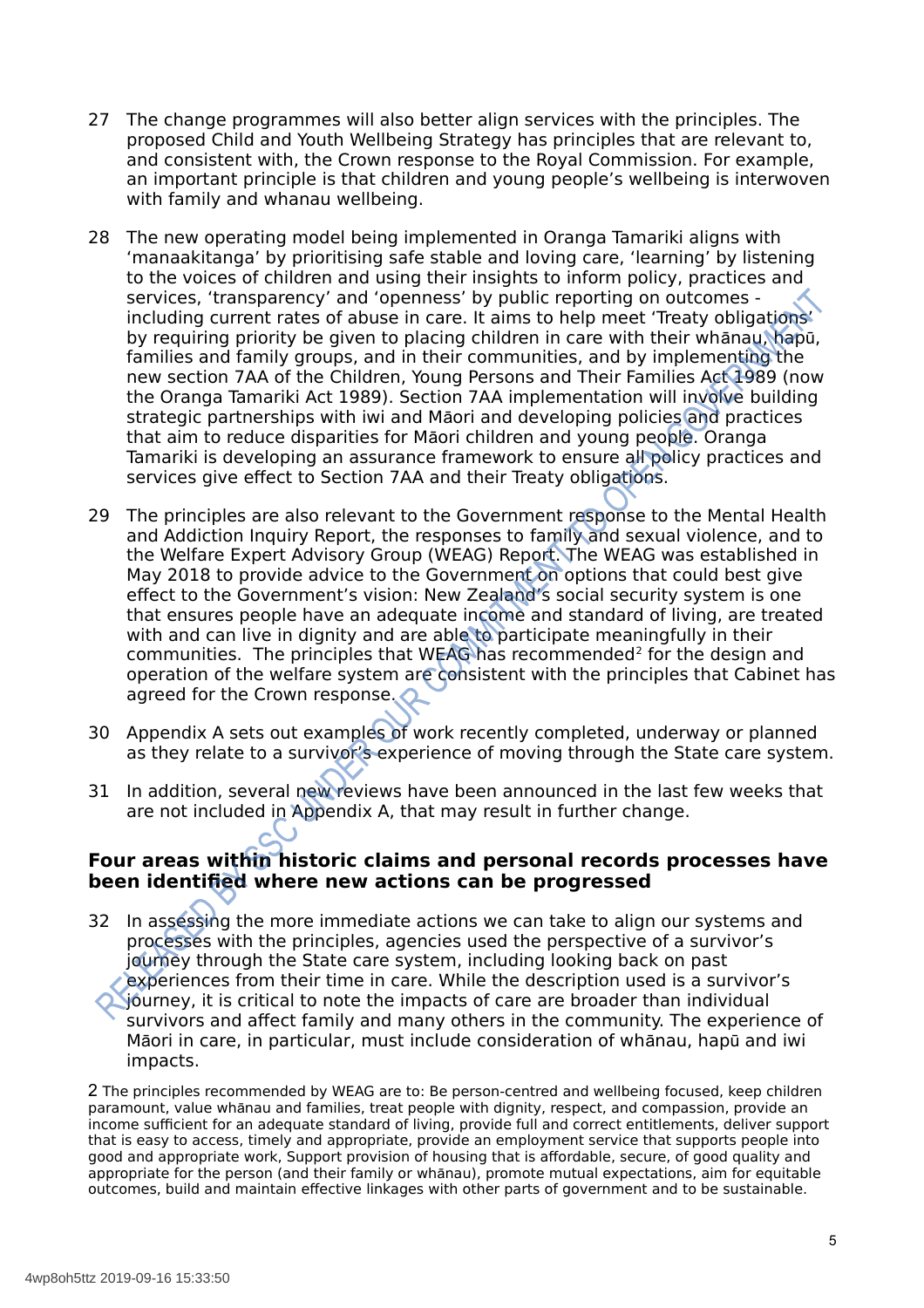- 33 Agencies are therefore advancing further work in four specific areas to demonstrate alignment with the Crown response principles:
	- improving historical claims processes across agencies, (including registration, application forms and letters to claimants);
	- improving survivors' access to their own personal records and related general records;
	- improving the accessibility and alignment of communications material about claims processes, and more general survivor-related information. For example, increased visibility and signposting of useful publicly-available information; and
	- examining the level of support offered to survivors (for example) counselling as part of claims-related processes and help with interpreting technical information in records) to ensure it is appropriate and consistent.
- 34 There are more substantive, medium-term issues around this historical claims process that will feed into an October 2019 report-back on the Crown Litigation Strategy discussed in paragraph [49.](#page-8-0)

#### **Improvements to historical claims processes across agencies**

- 35 Officials from the agencies that have historical claims processes (the Ministries of Health, Education and Social Development and Oranga Tamariki) are working together to develop ways to improve the claims processes across government. The goal is to identify practical short-term ways to improve the consistency and transparency of the different claims systems to make it work better for claimants.
- 36 Historical claims processes have been operating for at least the last 15 years (and ad-hoc claims were in many cases accepted prior to that) and there are differences in how each agency operates, depending on their circumstances. There are opportunities for agencies to learn from each other and to better align their processes with each other.
- 37 Some examples that are being considered, by the particular agencies, include:
	- a more consistent and transparent claims registration process;
	- adopting a common claims application form for use by all four agencies; and
	- Consistent letters that are sent to claimants.
- 38 In addition, a better referrals process between agencies could be developed for claimants who have claims against more than one agency – to help direct them towards the claims process for the second agency if that is what the claimants want (a joined-up, "no wrong door" approach).

#### **Improved access for claimants to their own information**

39 Work is underway, coordinated by Archives New Zealand, to look at how to improve the system for people requesting personal records. An optimum system should take a joined-up "no wrong door" approach to information, assisting people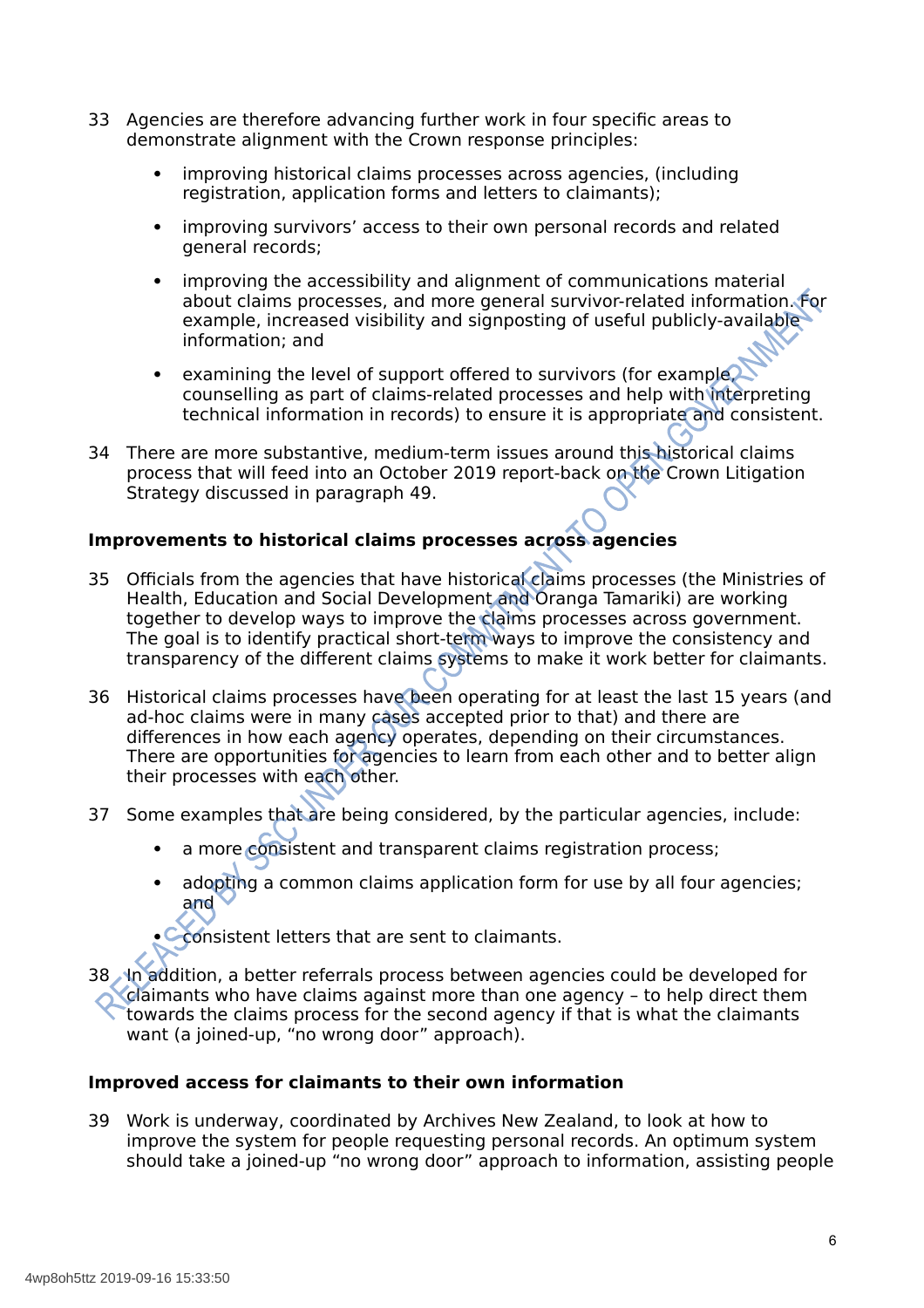to find their information through a process that is as integrated as possible, but which maintains people's privacy and meets all legal requirements.

- 40 However, more could be done to improve the consistency and ease with which people that were formerly in State care can access their records, and the manner in which they receive them. For example, standards could be developed for more consistent and transparent redactions for client files in line with the Privacy Act. The Ministry of Social Development offers historic claimants their personal files without need to first request them. Ways of proactively providing records to survivors will be investigated.
- 41 Consideration could also be given to whether it would be possible to expand this work to include other, more general types of information request such as more consistent interpretation of the Official Information Act when requests are made under it. The latter is a potentially large piece of work that agencies will discuss with the Office of the Ombudsman. The increased proactive release of material could also be considered.

#### **Better communications to potential claimants and their supporters about what is available**

- 42 Improved communications about claims processes, how to access them and what they offer would be useful for survivors. For example, information about which agency has responsibility for which care setting is likely to be a helpful starting point for survivors. Ensuring this information can be accessed in a multitude of ways and formats to reflect survivor's particular circumstances (for example, different disability accessible formats) is essential.
- 43 The quality and availability of online information could be improved in a relatively short time. Options agencies are exploring include a single web portal that provides information on all agencies' claims processes and links to the relevant websites. Further work could consider a link to the Royal Commission website (if it agreed) and faith-based and other NGO service providers could also be approached to see if they wanted to be included.
- 44 Improved Official Information Act processes and improved access to more general information about current and past institutions and processes, may also be helpful to survivors and to others who ask for information (for example, supporters and advocates for survivors of abuse in care). This could include better referral processes for passing Official Information Act requests between agencies or joint responses where a request covers the business of more than one agency.

#### **More consistent support for survivors**

A medium-term issue is the availability and type of support provided to survivors. The Confidential Listening and Assistance Service (CLAS) was able to provide counselling and support for people who spoke with them, and then asked those people if they wanted to be referred into the formal claims processes run by agencies. This meant that some pastoral support had been provided before people came into the claims processes. Agencies meet some of this need, but they are not all resourced to provide support services on a consistent basis, and pastoral care has not been filled completely since CLAS was wound up in 2015.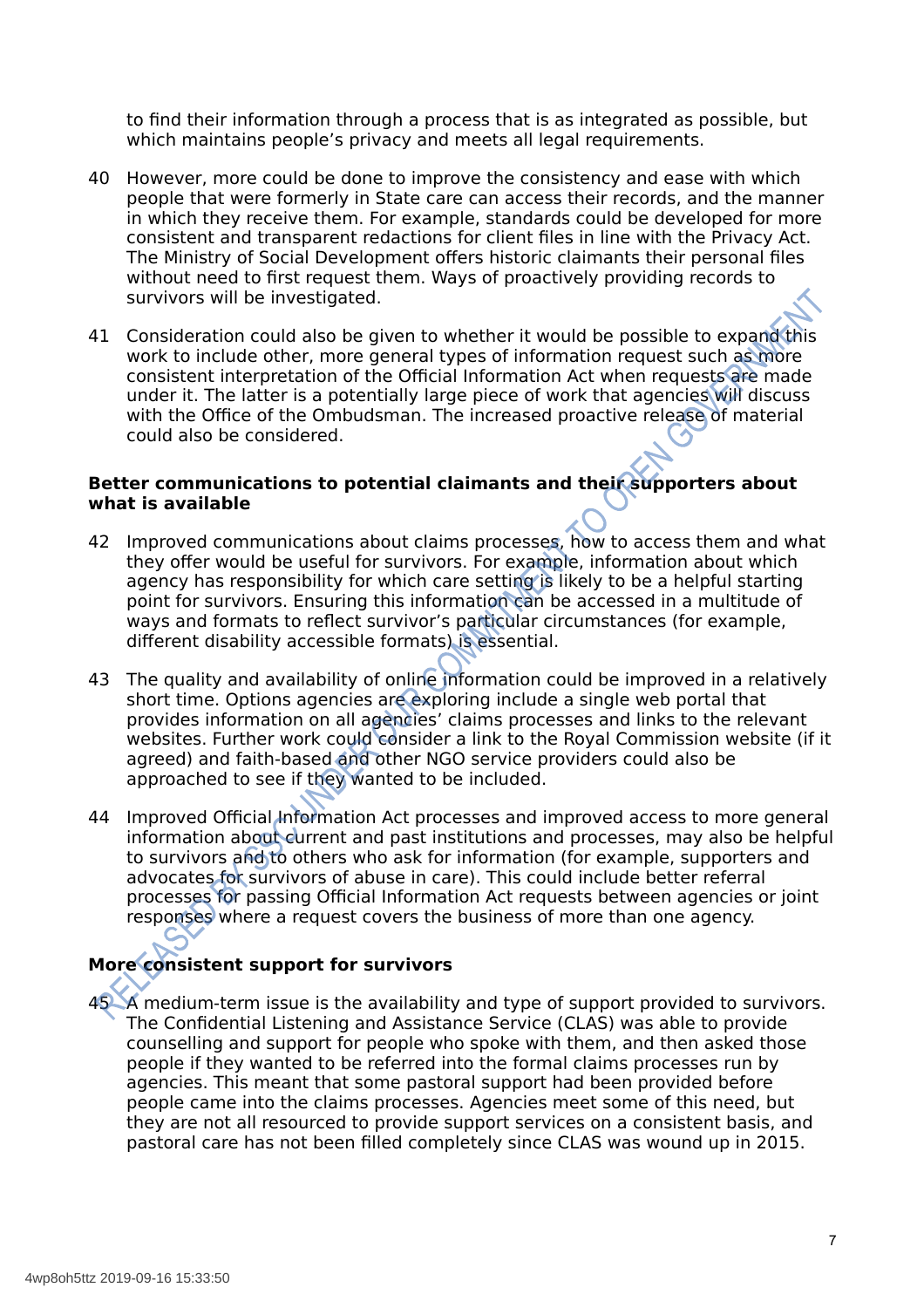- 46 Many survivors are eligible to access ACC-funded support, including pre-cover support. The Ministry of Social Development's claims unit refers survivors to ACC if those survivors are not accessing it. The Ministry of Social Development offers counselling of up to six sessions if the person is not eligible for ACC, and plans to extend support by looking at community partnerships to provide relevant wraparound services. The Ministry of Health refers people to their general practitioners for counselling or includes funding for counselling as part of wellbeing payments. The Ministry of Education provides funding for counselling based on discussions with the particular survivor around their needs.
- 47 Claimants may also need support to read their personal files after they have requested them – for example, to help them understand the technical language, or to process them in disability accessible formats. Such support is provided at different levels and types by each agency. Agencies can examine these support arrangements and levels, to consider how they could be harmonised or brought into a more common, consistent approach.
- 48 The Ministry of Education uses independent assessors to work with claimants in its historic claims process. The Ministry of Social Development is to pilot the use of external agencies, such as NGOs and iwi, to talk to claimants who might not feel comfortable talking directly to agencies. As part of the work, the two Ministries will share the lessons from these processes with each other and the other agencies, with a view to improving the survivor experience across all agencies.

#### **The Crown approach to historic claims litigation is already under consideration**

- <span id="page-8-0"></span>49 The Crown approach to historic claims litigation, including the use of Alternative Disputes Resolution (ADR) to address claims of historic abuse, is being progressed under a separate work-stream, being led by Crown Law, which will report back to this Committee in October 2019 [CAB-19-MIN-00139.01 refers]. That report will consider whether changes should be made to the way current historic claims litigation and ADR processes are conducted, to better reflect the principles.
- 50 This work will progress closely with the short-term actions outlined above, to ensure that improvements that sit in either the short or longer term are not inadvertently overlooked.

#### **Activities will be progressed under an action plan to help improve things for survivors of abuse in care and have wider impacts across the system**

- 51 Crown agencies are forming the outlined activities into a cross-agency action plan that is overseen and driven by the Crown Response's Sponsoring Group of Chief Executives. Since the work involves records and claims processes across agencies, a single plan will help to continue ensuring efforts are well integrated.
- 52 Work will be advanced as promptly as possible, drawing on other strategies and work programmes as necessary. Progress on the action plan will be included in the regular Crown response reporting I receive as Responsible Minister.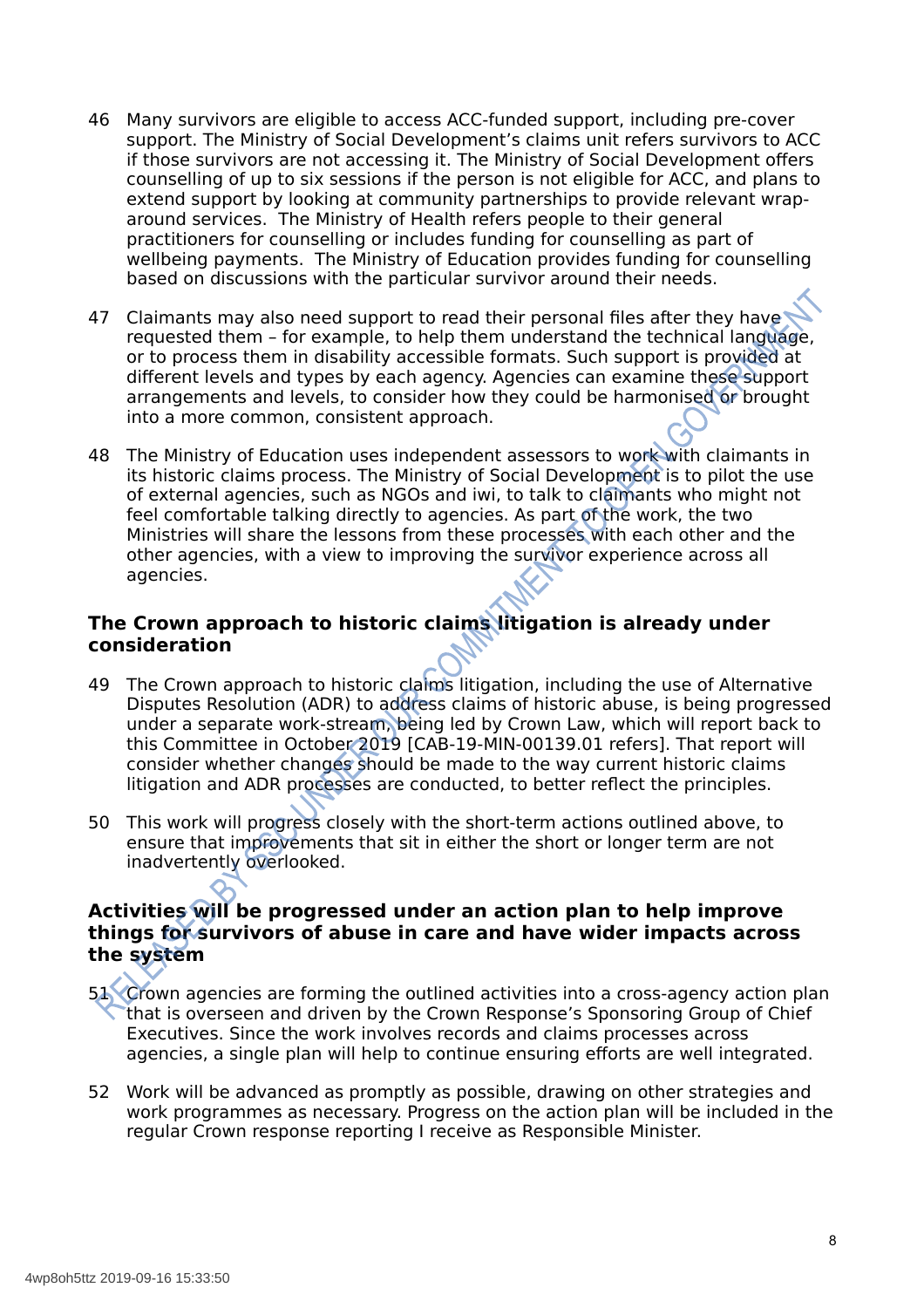- 53 Much of the broader change needed to align business as usual with the principles is behavioural or cultural – joining up, being more open and transparent, listening, learning, supporting – and making sure that government provides services in a manner that is relevant for Māori. The activities should have positive impacts that are wider than just people who have been in State care.
- 54 Although intended to improve the current system for survivors of abuse in care, the actions are not intended to get ahead of the Royal Commission. The action plan would be adjusted as required in light of any Royal Commission findings.

#### **Consultation**

- 55 This paper has been developed collaboratively by an interagency working group made up of the Ministries of Health, Education, Justice, and Social Development, Oranga Tamariki, the State Services Commission, Crown Law, the New Zealand Police and the Department of Corrections, and coordinated by the inter-agency Crown Secretariat for the Historical Abuse Inquiry Response.
- 56 Advice was provided by Archives New Zealand, Te Puni Kōkiri and ACC. The Ministry for Pacific Peoples, Te Arawhiti, the Office for Disability Issues and the Ministry for Women were also consulted.
- 57 The Department of Prime Minister and Cabinet and the Treasury have been informed.

#### **Financial implications**

58 This paper has no immediate financial implications. As the proposed actions are worked through, there may be resulting cost implications identified that result in future requests for funding.

#### **Human rights implications**

- 59 A strong rationale for this work, and for the work of the Royal Commission, is to uphold human rights. This work will not determine individual cases, but it is an important part of making changes to create a system that is more transparent and supportive for survivors of abuse in care and their whānau hapū, iwi, families and family groups.
- 60 Human rights implications include procedural fairness for all parties, whether they are complainants or persons whose conduct is being examined by the inquiry.
- 61 The proposals in this paper are consistent with the New Zealand Bill of Rights Act 1990 and the Human Rights Act 1993 and will support New Zealand to meet its obligations under various relevant international treaties and obligations. These include the UN Convention on the Rights of the Child, the UN Convention against Torture and Other Cruel Inhuman or Degrading Treatment or Punishment, the UN Convention on the Rights of Persons with Disabilities, the Convention on the Elimination of all Forms of Discrimination Against Women, the UN International Convention on the Elimination of All Forms of Racial Discrimination and the UN Declaration on the Rights of Indigenous People.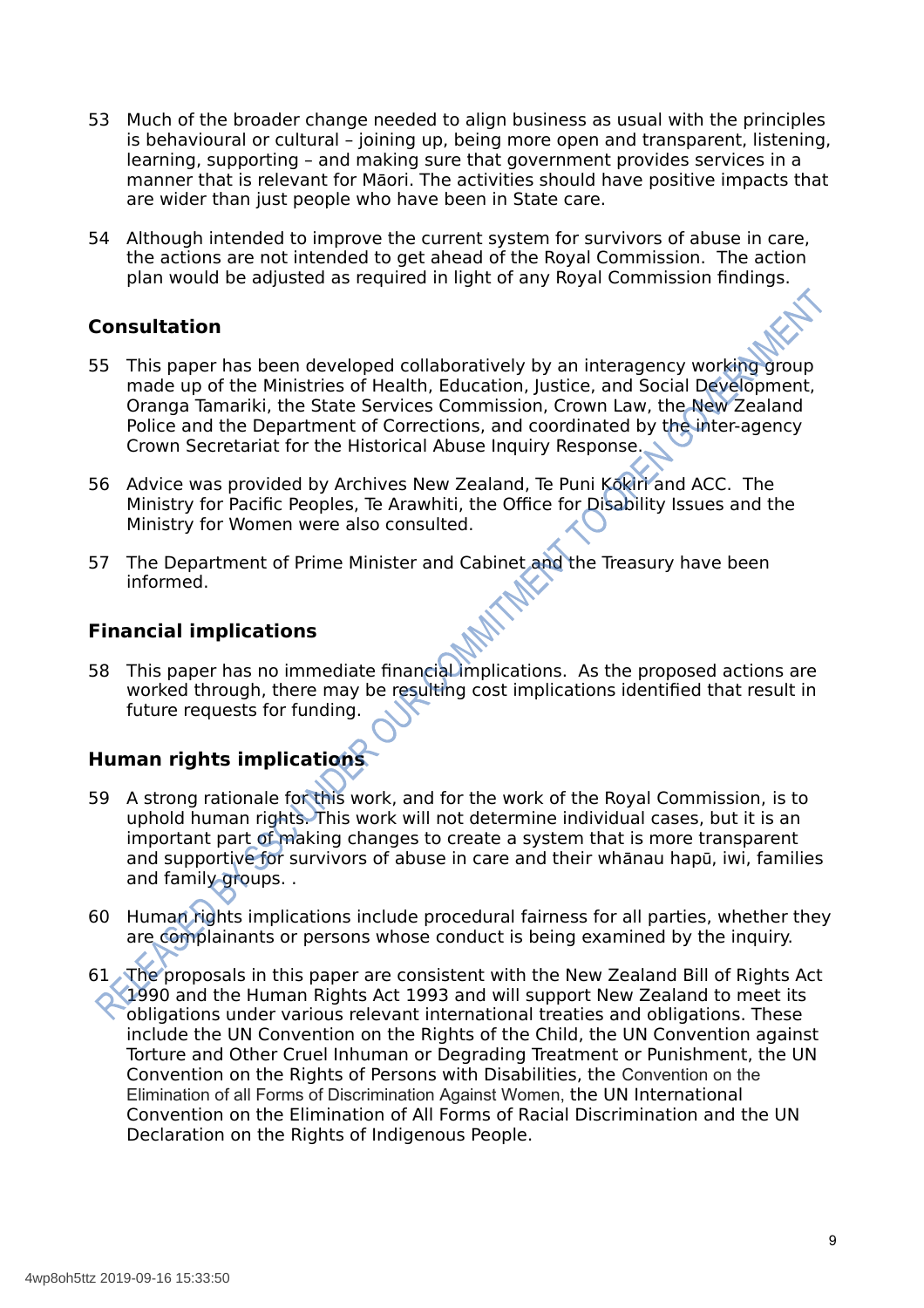#### **Legislative implications**

62 This paper has no legislative implications.

#### **Regulatory impact and compliance cost statement**

63 This paper has no regulatory or compliance implications.

#### **Gender implications**

- 64 This work may have some gender implications, particularly as it relates to family and whānau impacts, as women are often the primary whānau carers and carers of children and vulnerable adults. For example, as at May 2019, 87 per cent of carers receiving unsupported child benefit or orphans' benefit were women.
- 65 It is not known whether girls were more, or less, likely to have been abused in State care than boys. More men than women have made formal claims of historical abuse in care. However, data collected over the past twenty years shows a pattern of higher rates and more frequent incidences of sexual violence and abuse among girls and women, much of which is not reported. For example, the NZ Crime and Victims Survey 2018 found that females are more likely to be victims of family violence and sexual violence (which is one of the abuse types that will be considered by the Royal Commission).
- 66 This work needs to be consistent with the United Nations Convention on the Elimination of All Forms of Discrimination Against Women (CEDAW). The CEDAW Committee was concerned about the persistence of multiple barriers impeding women and girls from obtaining access to justice and effective remedies. It makes this observation with particular reference to Mäori, Pasefika, Asian, migrant and refugee women, women with disabilities, transgender, lesbian and bisexual women and intersex persons.
- 67 It is important that any systems for recognition or redress are accessible to women, particularly Maori women, and that they are supported to come forward if they have suffered from abuse in State care or from the wider impacts, for example as caregivers or whānau members.

## **Disability perspective**

- 68 Disabled people and their experiences of abuse in State care need to be recognised and respected. One in four New Zealanders identify as disabled. Many disabled children and adults were deprived of their liberty or taken into State care solely due to their physical or intellectual, disability, or mental health status, particularly in the period before de-institutionalisation in the early 1990s. For example, it is estimated that at the peak of enrolments about 460 disabled children were in nine State-funded residential schools.
- 69 Government care and claims services need to actively consider how they will work for disabled people, particularly disabled survivors, to ensure services are available to all. Engagement with disabled people is needed as part of the Crown response. This will enable us to ensure that disabled peoples perspectives are included as part of the Crown response and that they are kept informed about the response process as it develops.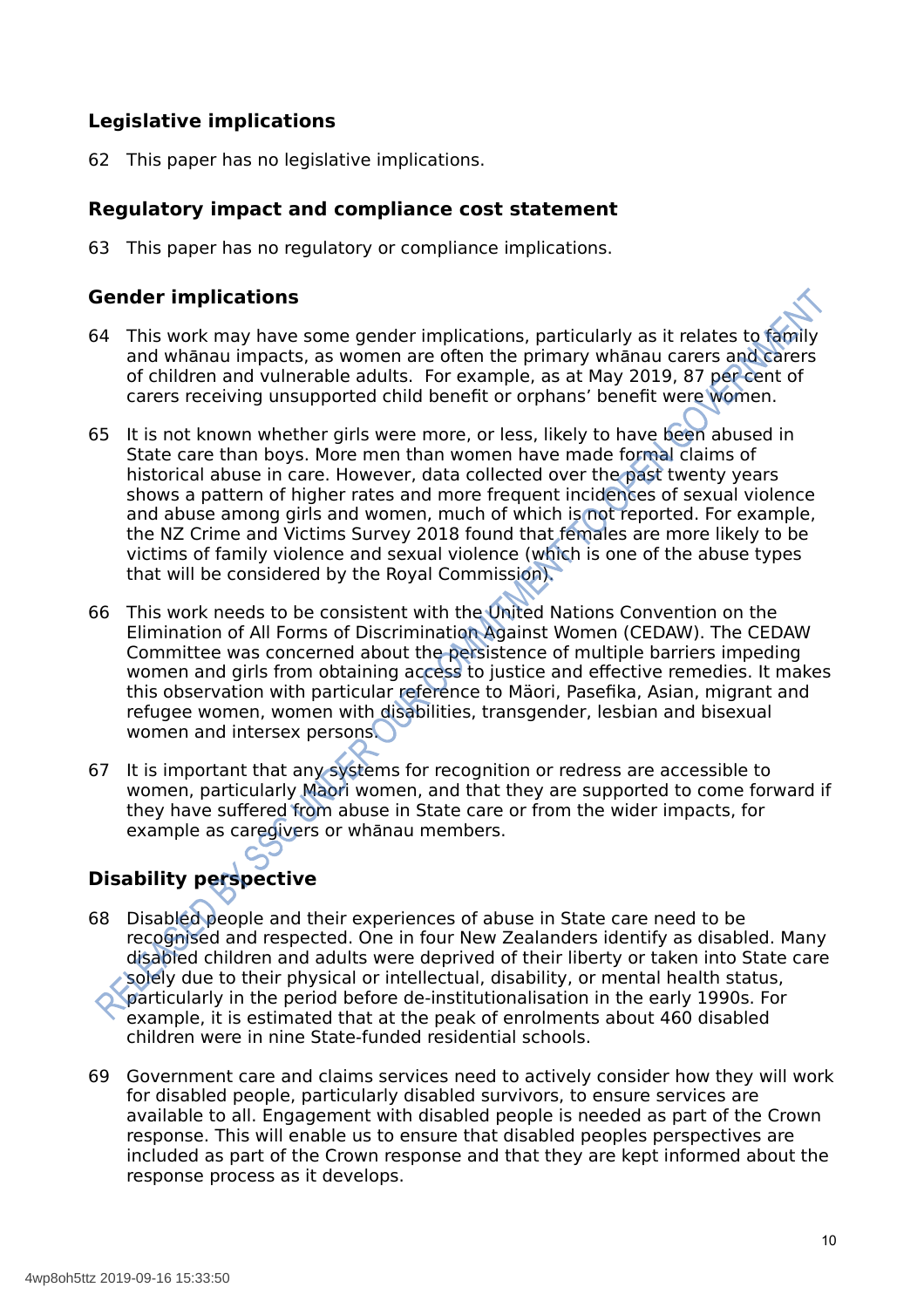70 This is an opportunity to acknowledge that disabled people are a valued group in our society on an equal basis with others and put the UN Convention on the rights of Persons with Disabilities into practice.

#### **Proactive release**

71 I propose to proactively release this paper in whole within 30 working days of its noting by Cabinet. It will be published on the State Services Commission website, with other agencies linking to the page as required. I do not propose to issue a separate press release at the time this paper is proactively released.<br> **Sommendations**<br>
It is recommended that the set of the set of the set of the set of the set of the set of the set of the set of the<br>
It is recommended

#### **Recommendations**

- <span id="page-11-0"></span>72 It is recommended that the Committee:
	- 1 **note** that Cabinet agreed a set of six principles will guide Crown engagement with the Royal Commission of Inquiry into Historical Abuse in State Care and in the Care of Faithbased Institutions (the Royal Commission) and with survivors of abuse in State care [CAB-19-MIN-00139.01 refers] – manaakitanga, openness, transparency, learning, being joined up, and meeting our obligations under the Treaty of Waitangi;
	- 2 **note** that officials were directed to identify actions that can be taken to demonstrate the principles and then provide a "whole of Crown" report back to this Committee [CAB-19- MIN-00139.01 refers];
	- 3 **note** it is fundamental that Māori perspectives inform the Crown response, and any changes made to the State care system must help make the system work better for Māori;
	- 4 **note** it is important for the Crown to adopt a balance between having regard to the Royal Commission's processes and potential recommendations, and the need to proactively address systemic issues;
	- 5 **note** the government care system is continuously being reviewed and many change programmes are currently underway making significant shifts which will better align services with the principles;
	- 6 **note** that four specific areas within historic claims and records processes have been identified for further work to demonstrate alignment with the Crown response principles, which taken together will significantly improve survivors experiences of the claims process:
		- 6.1 improving historical claims processes across agencies;
		- 6.2 improving survivors' access to their own personal records;
		- 6.3 improving the accessibility and alignment of communications material about claims processes, and more general survivor-related information; and
		- 6.4 examining the level of support offered to survivors (including counselling) when they are seeking personal information or making claims, to ensure it is appropriate and consistent;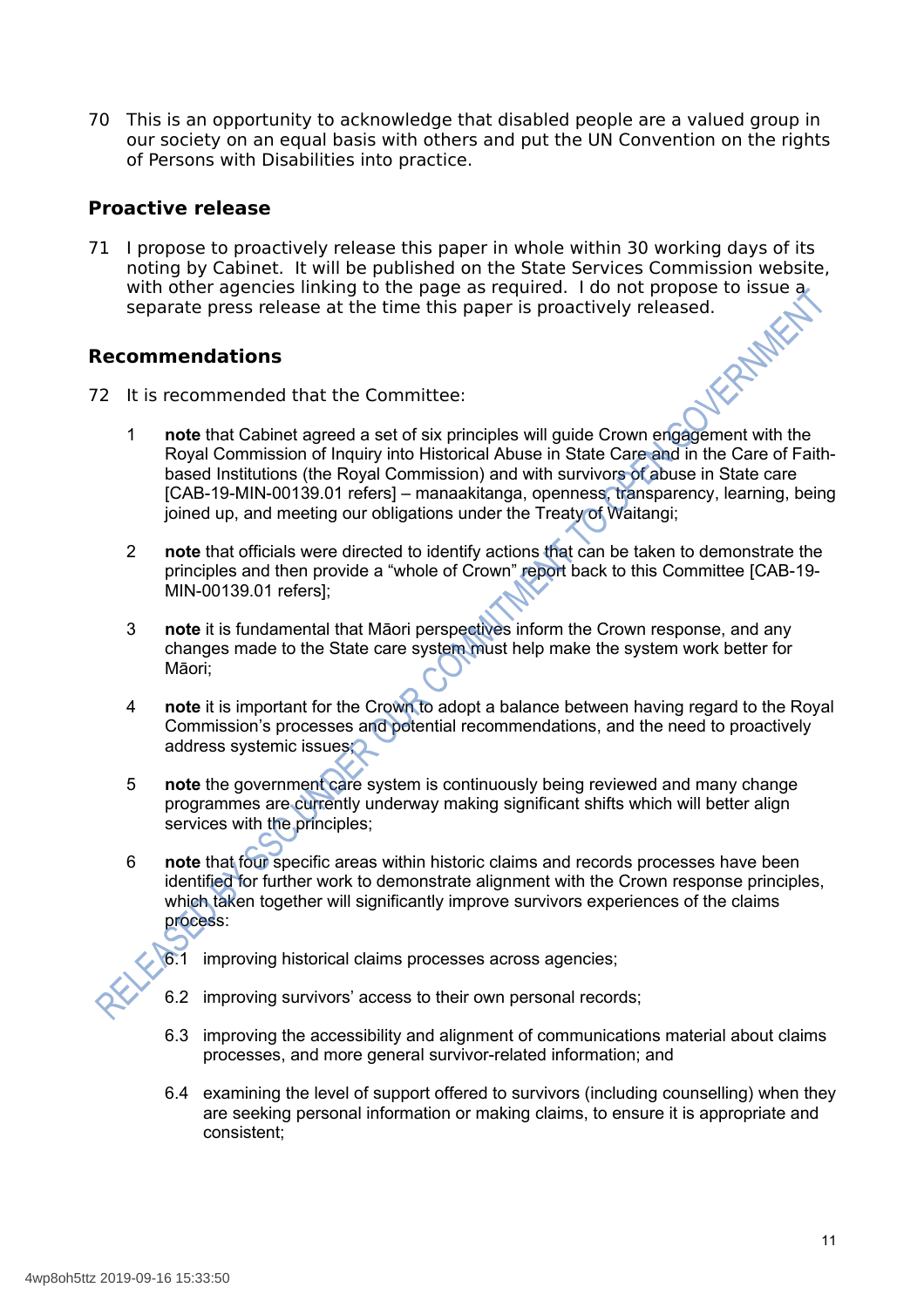- 7 **note** that Crown agencies will form the four areas outlined in recommendation [6](#page-11-0) into a cross-agency action plan that is overseen and driven by the Crown response's Sponsoring Group of Chief Executives;
- 8 **note** that progress reporting on the action plan will be included in the regular reporting to me as Responsible Minister for the Crown response; and
- 9 **note** that the Crown approach to historic claims litigation, including the use of Alternative Disputes Resolution to address claims of historic abuse, will be the subject of a separate report back to this Committee in October 2019 [CAB-19-MIN-00139.01 refers].

Hon Chris Hipkins Minister of State Services

 $\frac{1}{2}$  /  $\frac{1}{2}$  /  $\frac{1}{2}$  /  $\frac{1}{2}$  /  $\frac{1}{2}$  /  $\frac{1}{2}$  /  $\frac{1}{2}$  /  $\frac{1}{2}$  /  $\frac{1}{2}$  /  $\frac{1}{2}$  /  $\frac{1}{2}$  /  $\frac{1}{2}$  /  $\frac{1}{2}$  /  $\frac{1}{2}$  /  $\frac{1}{2}$  /  $\frac{1}{2}$  /  $\frac{1}{2}$  /  $\frac{1}{2}$  /  $\frac{1$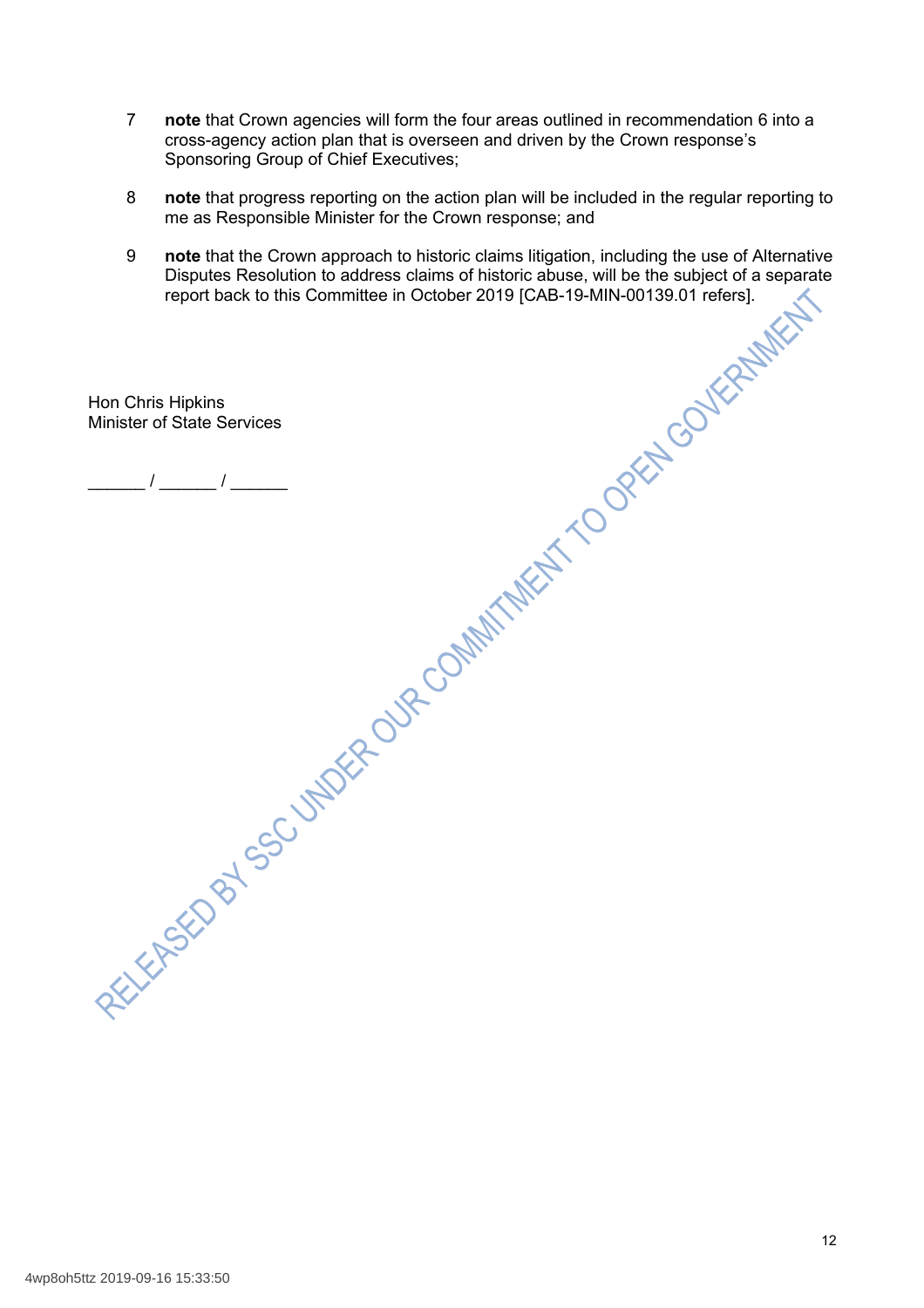#### **Appendix A: Examples of initiatives, strategies and change programmes that are seeking to improve people's journey through the State care system**

| <b>Stage in the</b><br>journey            | Work done or underway to help improve the journey                                                                                                                                                                                                                                                                                                                                                                                                                                                                                                                                                                                                |
|-------------------------------------------|--------------------------------------------------------------------------------------------------------------------------------------------------------------------------------------------------------------------------------------------------------------------------------------------------------------------------------------------------------------------------------------------------------------------------------------------------------------------------------------------------------------------------------------------------------------------------------------------------------------------------------------------------|
| Entering the<br>government care<br>system | 1.<br>Oranga Tamariki's National Care Standards aim to ensure<br>every child and young person knows what to expect when<br>they are in the care or custody of Oranga Tamariki. The<br>Standards took effect on 1 July 2019 and should change<br>the way children experience care.                                                                                                                                                                                                                                                                                                                                                                |
| Being in the<br>government care<br>system | Oranga Tamariki's National Care Standards span the care<br>2.<br>experience and are designed to signal a commitment to<br>lifting the quality of care by setting minimum standards for<br>practice and the support provided to children, young<br>people and their caregivers. The Standards also include<br>requirements for both self-monitoring and independent<br>monitoring of compliance with the regulations.                                                                                                                                                                                                                             |
|                                           | A Child Wellbeing Strategy has been developed<br>3.                                                                                                                                                                                                                                                                                                                                                                                                                                                                                                                                                                                              |
|                                           | Oranga Tamariki has also established a Safety of Children<br>4.<br>in Care Unit which is responsible for publically reporting on<br>harm in care, assessing findings of abuse of children in<br>care, and providing feedback to staff on practice issues<br>that they identify A child-centred compliments, complaints<br>and suggestions feedback mechanism has been<br>established to ensure the organisation holds itself<br>accountable to children first and foremost.                                                                                                                                                                      |
|                                           | Programmes to reduce bullying aim to change children's<br>5.<br>experiences in schools. As part of its injury prevention<br>function to reduce sexual violence, ACC supports<br>programmes in schools to provide young people with skills<br>to engage in safe, healthy relationships and to seek help<br>quickly when they need it.                                                                                                                                                                                                                                                                                                             |
| NEW YORK B                                | Training and vetting of the staff and caregivers responsible<br>6.<br>for children and vulnerable adults has changed<br>significantly since the 1950s, with more training and a<br>greater focus on safety. Māori and Pacific social work<br>teams have been set up in some locations with high<br>numbers of Māori or Pacific clients. Social worker<br>registration will be compulsory within two years under the<br>Social Workers Registration Act 2019 and all adults who<br>work with children are now subject to compulsory vetting<br>under the Education Standards Act 2001, and the<br>Children's Act 2014 and associated regulations. |
|                                           | 7.<br>Oversight and monitoring of systems continues to<br>develop. For example, a revised framework is being<br>developed for external oversight of Oranga Tamariki. The                                                                                                                                                                                                                                                                                                                                                                                                                                                                         |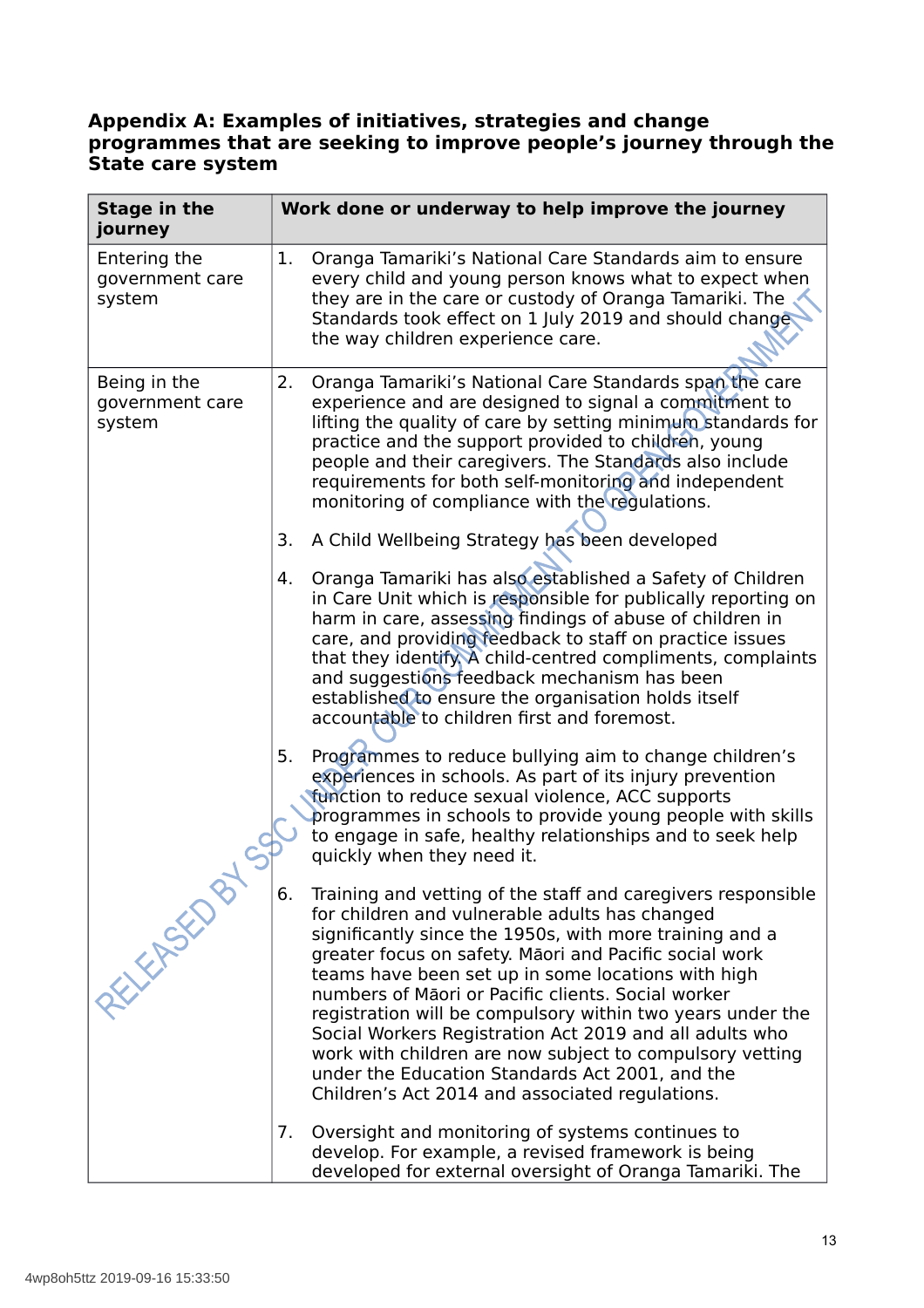| Stage in the<br>journey                                         | Work done or underway to help improve the journey                                                                                                                                                                                                                                                                                                                                                                                                                                                                                                   |
|-----------------------------------------------------------------|-----------------------------------------------------------------------------------------------------------------------------------------------------------------------------------------------------------------------------------------------------------------------------------------------------------------------------------------------------------------------------------------------------------------------------------------------------------------------------------------------------------------------------------------------------|
|                                                                 | Ministry of Social Development was appointed as an<br>independent monitor from 1 July 2019, to establish the<br>monitoring function. It is intended to transfer that function<br>to the Office of the Children's Commissioner once it is<br>established and a new legislative framework is in place.                                                                                                                                                                                                                                                |
|                                                                 | Boards of Trustees must refer teachers to the Teachers<br>8.<br>Council if they have concerns about teacher behaviour. All<br>schools must have policies around the prevention of<br>abuse.                                                                                                                                                                                                                                                                                                                                                         |
|                                                                 | Whistle-blowing provisions have been introduced via the<br>9.<br>Protected Disclosures Act 2000 to enable staff to make<br>disclosures about serious wrongdoing, so that staff<br>themselves can report on things that are not working.                                                                                                                                                                                                                                                                                                             |
|                                                                 | 10. Oranga Tamariki has established a Voices of Children Team<br>to understand children and young people's experiences,<br>needs and aspirations. This is intended to ensure the<br>voices of children and young people are incorporated into<br>policies, practices and services. It also assists the<br>organisation to engage effectively and safely with children<br>and young people of different ages, stages,<br>communication abilities and cultures.                                                                                       |
|                                                                 | 11. There is also a new complaints function in the Office of the<br>Ombudsman and advocacy is provided by the Office of the<br>Children's Commissioner.                                                                                                                                                                                                                                                                                                                                                                                             |
| Leaving the<br>government care<br>system<br><b>RELEASED BY:</b> | 12. The age of leaving the care of Oranga Tamariki has been<br>raised from 17 to 18. A new transition support service is<br>being established for young people leaving the care of<br>Oranga Tamariki, which will provide support for young<br>people before they leave care until the age of 21 (or 25 for<br>those with complex needs). The service will connect young<br>people with a key youth worker, who will ensure that are<br>connected to key agencies, and to their family, whanau,<br>hapū, iwi or community where they wish to do so. |
|                                                                 | 13. The Ministry of Social Development provides a number of<br>new and expanded programmes, such as Mana in Mahi, to<br>support young people leaving the education system to find<br>employment.                                                                                                                                                                                                                                                                                                                                                    |
|                                                                 | The Ministry of Education has a number of programmes<br>14.<br>designed to help learners maintain contact with education<br>and return to education. For example, assistance to help<br>return young people to education from the justice system.<br>Education agencies also provide information and support<br>learners as they leave the schooling system.                                                                                                                                                                                        |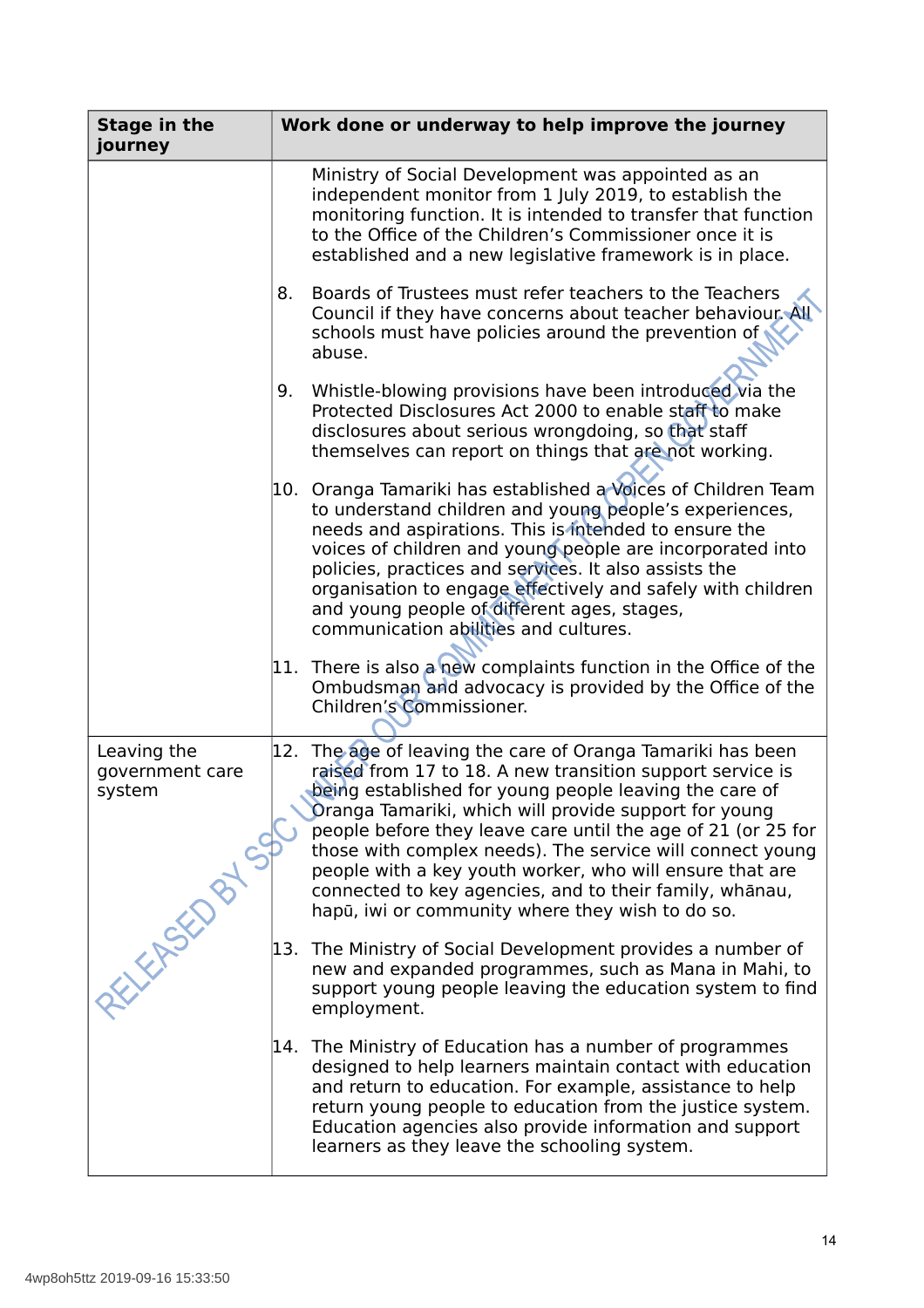| <b>Stage in the</b><br>journey                       | Work done or underway to help improve the journey                                                                                                                                                                                                                                                                                                                                                                                                                                                                                                                                                                                                                                                                                                                                                                                                                                                                                                                                                                                                                                                                                                                                                                                                                                                                                                                                                                                                                                                               |
|------------------------------------------------------|-----------------------------------------------------------------------------------------------------------------------------------------------------------------------------------------------------------------------------------------------------------------------------------------------------------------------------------------------------------------------------------------------------------------------------------------------------------------------------------------------------------------------------------------------------------------------------------------------------------------------------------------------------------------------------------------------------------------------------------------------------------------------------------------------------------------------------------------------------------------------------------------------------------------------------------------------------------------------------------------------------------------------------------------------------------------------------------------------------------------------------------------------------------------------------------------------------------------------------------------------------------------------------------------------------------------------------------------------------------------------------------------------------------------------------------------------------------------------------------------------------------------|
|                                                      | 15. ACC provides access for survivors of sexual assault or<br>abuse to counselling treatment and support. This includes<br>one-to-one therapy, social work support, and whanau<br>support. Survivors of sexual abuse do not need to make a<br>claim to ACC or seek a referral from primary care to access<br>this support.                                                                                                                                                                                                                                                                                                                                                                                                                                                                                                                                                                                                                                                                                                                                                                                                                                                                                                                                                                                                                                                                                                                                                                                      |
| Looking back on<br>experiences in the<br>care system | 16. The Ministry of Social Development (MSD) has recently<br>redesigned its historical claims process for people who<br>were in the care of the former Department of Social<br>Welfare and Child Youth and Family Services. The redesign<br>involved extensive consultation with stakeholders,<br>including claimants and iwi and Māori organisations, to<br>gather feedback on what they needed. The redesigned<br>model is one of continuous improvement with<br>enhancements planned over the next few years.<br>Immediate changes include a more streamlined<br>assessment process, recruitment of more diverse team<br>members to better meet claimants' cultural and personal<br>needs, a specialist claimant support team, and the<br>preparation of new communications resources. MSD is also<br>developing community partnerships so claimants have<br>more choice about who they will engage with and that<br>they get access to supports and assistance. MSD is<br>improving the way it provides information to Oranga<br>Tamariki to help prevent abuse. Over the next few years<br>MSD will increase the number of staff working on claims.<br>Further changes will be made in response to feedback<br>from claimants and other stakeholders.<br>17. The Ministries of Education and Health also provide<br>historic claims services with every claim managed on a<br>case by case basis within the broader claims process to<br>ensure that the claimants are treated fairly and<br>respectfully. |
| RELEASED BY                                          |                                                                                                                                                                                                                                                                                                                                                                                                                                                                                                                                                                                                                                                                                                                                                                                                                                                                                                                                                                                                                                                                                                                                                                                                                                                                                                                                                                                                                                                                                                                 |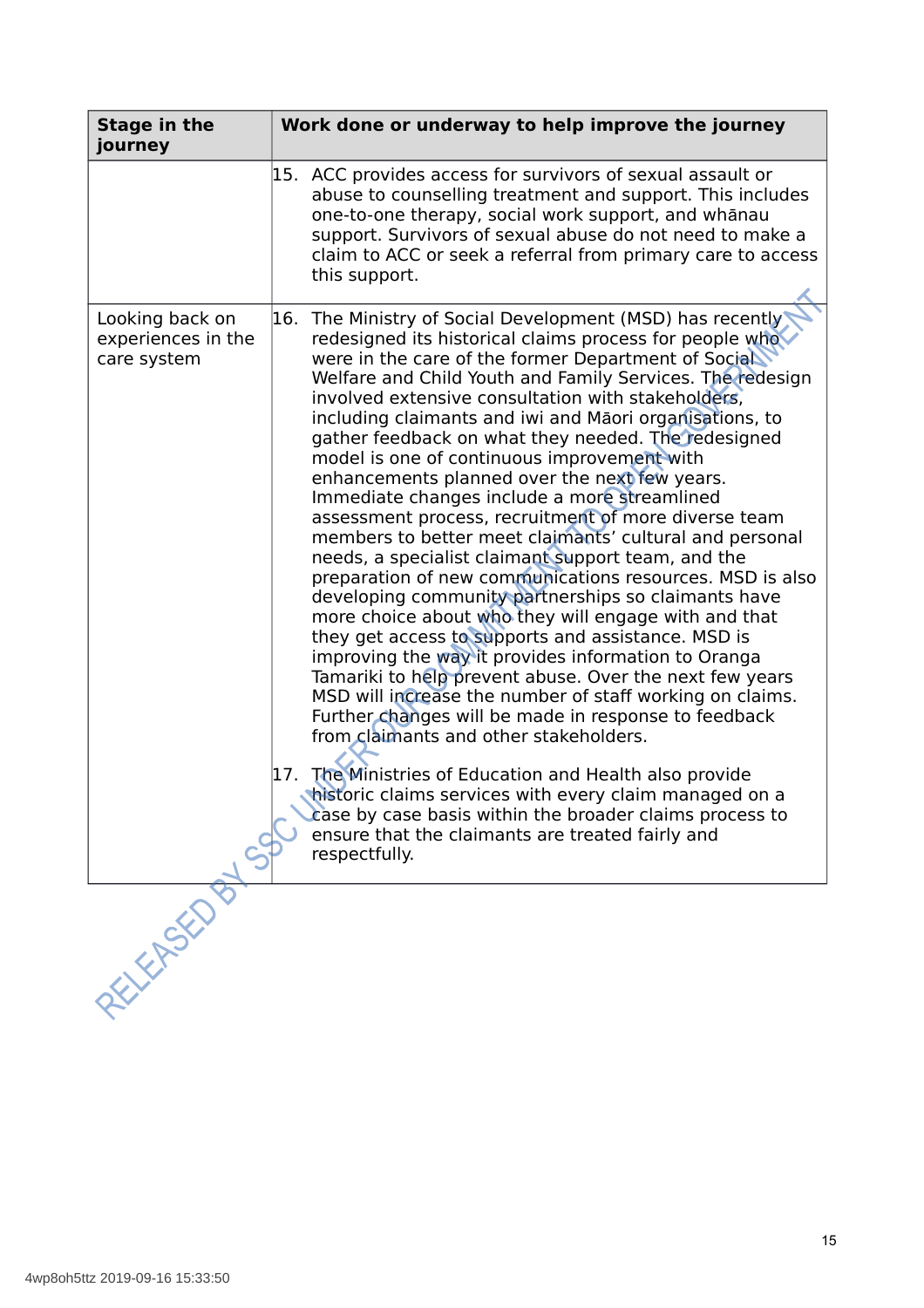

**Cabinet Social Wellbeing Committee**

**Summary**

*This document contains information for the New Zealand Cabinet. It must be treated in confidence and handled in accordance with any security classification, or other endorsement. The information can only be released, including under the Official Information Act 1982, by persons with the appropriate authority.*

#### **Aligning Crown Business with the Principles Guiding the Crown Response to the Royal Commission of Inquiry into Historic Abuse**

| <b>Portfolio</b>                        | <b>State Services</b>                                                                                                                                                                                                                                                                        |
|-----------------------------------------|----------------------------------------------------------------------------------------------------------------------------------------------------------------------------------------------------------------------------------------------------------------------------------------------|
| <b>Purpose</b>                          | This paper reports on the development of an action plan to align Crown<br>business with the principles that will guide the Crown's response to the Royal<br>Commission of Inquiry into Historical Abuse in State Care and in the Care of<br>Faith-based Institutions (the Royal Commission). |
| <b>Previous</b><br><b>Consideration</b> | In April 2019, Cabinet agreed to a strategic approach to support the response to<br>the Royal Commission, consisting of principles, outcomes, and work<br>programme actions.                                                                                                                 |
|                                         | Cabinet agreed to the following principles:                                                                                                                                                                                                                                                  |
|                                         | manaakitanga: treating people with humanity, compassion, fairness, respect<br>and responsible caring that upholds the mana of those involved;                                                                                                                                                |
|                                         | openness: being honest and sincere, open to receiving new ideas, and<br>willing to consider how the government does things currently and has done<br>things in the past;                                                                                                                     |
|                                         | transparency: sharing information, including the reasons behind all actions;                                                                                                                                                                                                                 |
|                                         | learning: active listening and learning from the Royal Commission and<br>survivors, and using that information to change and improve systems;                                                                                                                                                |
|                                         | being joined up: agencies work together closely to make sure activities are<br>aligned, engagement with the Royal Commission is coordinated and the<br>resulting actions are collectively owned; and                                                                                         |
| <b>RELEASED</b>                         | meeting the Crown's obligations under Te Tiriti o Waitangi: honouring the<br>Treaty, its principles, and building a stronger Māori-Crown relationship<br>through the way the government operates and behaves.                                                                                |
|                                         | Cabinet directed officials to identify actions that can be taken to demonstrate the<br>principles and then, coordinated through the Crown Secretariat, provide a<br>"whole of Crown" report back to SWC.                                                                                     |
|                                         | $[CAB-19-MIN-0139.01]$                                                                                                                                                                                                                                                                       |
| <b>Summary</b>                          | Work on the Crown response is being progressed by an interagency group. The<br>interagency group is coordinated by a small Crown Secretariat, under the<br>governance of a Sponsoring Group made up of chief executives who are<br>members of the Social Wellbeing Board.                    |
|                                         | Māori were, and are, heavily impacted by the State care system. It is                                                                                                                                                                                                                        |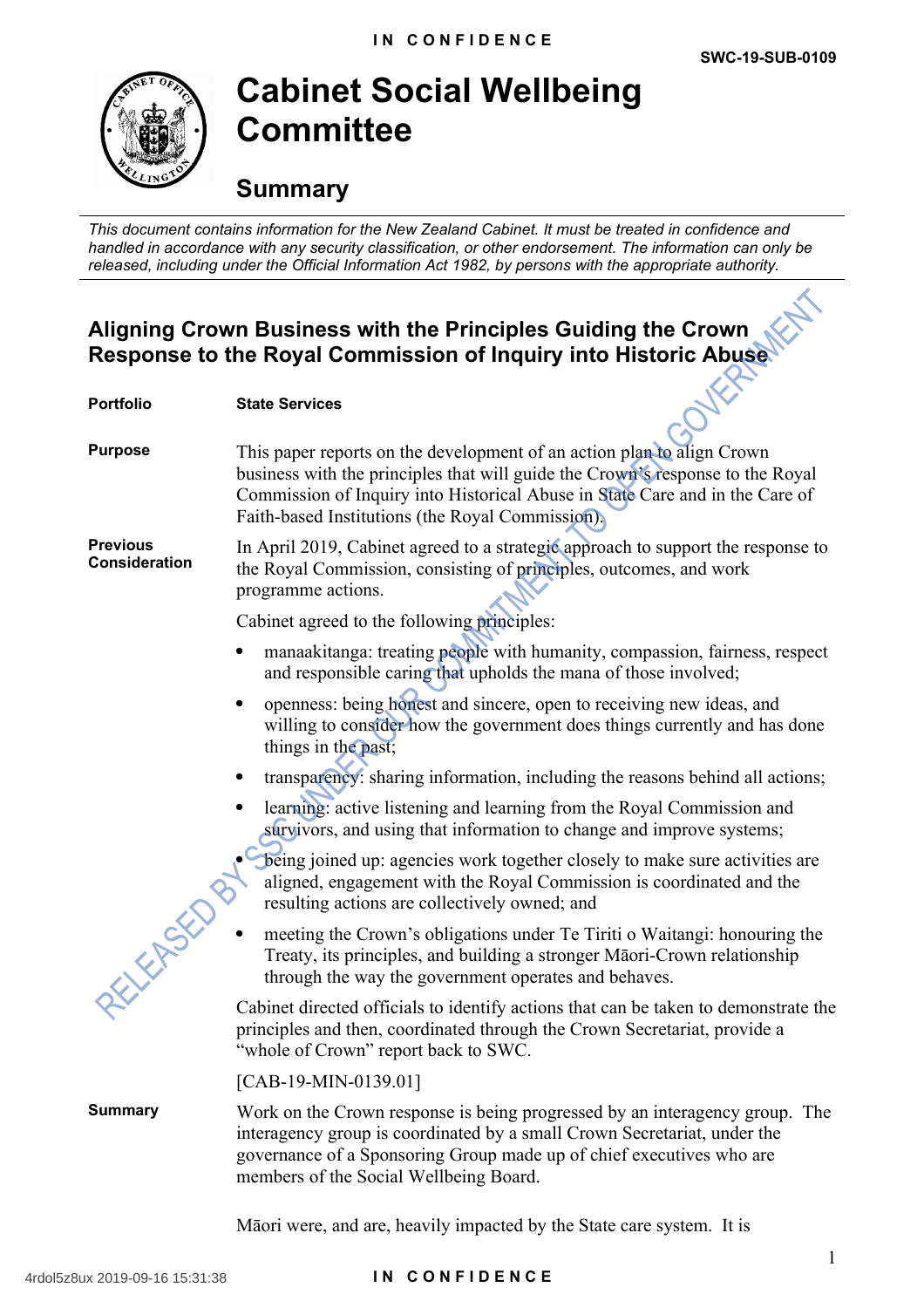#### **IN CONFIDENCE**

fundamental that Māori perspectives inform the Crown response. The Crown response also needs to remain sensitive to the current context, in particular the concern among Māori about the over-representation of Māori children in care, the wellbeing disparities that contribute to this, and the desire for greater Māori input into decisions that impact on Māori children and whānau.

The Crown response will consider the principles and approach of the Māori-Crown Engagement framework to building closer partnerships with Māori.

Programmes are under way to address systemic issues that will better align services with the principles, including the new operating model and approach for Oranga Tamariki, the development of the Child and Youth Wellbeing Strategy, and the responses to the Mental Health and Addiction Inquiry Report and the Welfare Expert Advisory Group Report. The Crown can potentially develop and extend existing programmes as vehicles to implement the Royal Commission's recommendations.

Four areas have been identified for immediate work that will significantly improve survivor's experiences of the claims process:

- improving historical claims processes across agencies;
- improving survivors' access to their own personal records and related general records;
- improving historical claims processes across agencies;
- examining the level of support offered to survivors when they are seeking personal information or making claims, to ensure it is appropriate and consistent.

Agencies will advance the four short-term areas under a cross-agency action plan that is overseen and driven by the Crown Response's Sponsoring Group of Chief Executives. Work can be advanced as promptly as possible, drawing on other strategies and work programmes as necessary.

A separate workstream is under way examining alignment of the Crown approach to historic claims litigation, including the use of Alternative Disputes Resolution to address claims of historic abuse. The Minister of State Services will report further in October 2019.



Not applicable.

 $\mathcal C$ 

**Baseline Implications** None from this paper.

**Legislative Implications** None.

**Timing Issues** None.

**Announcement** None indicated.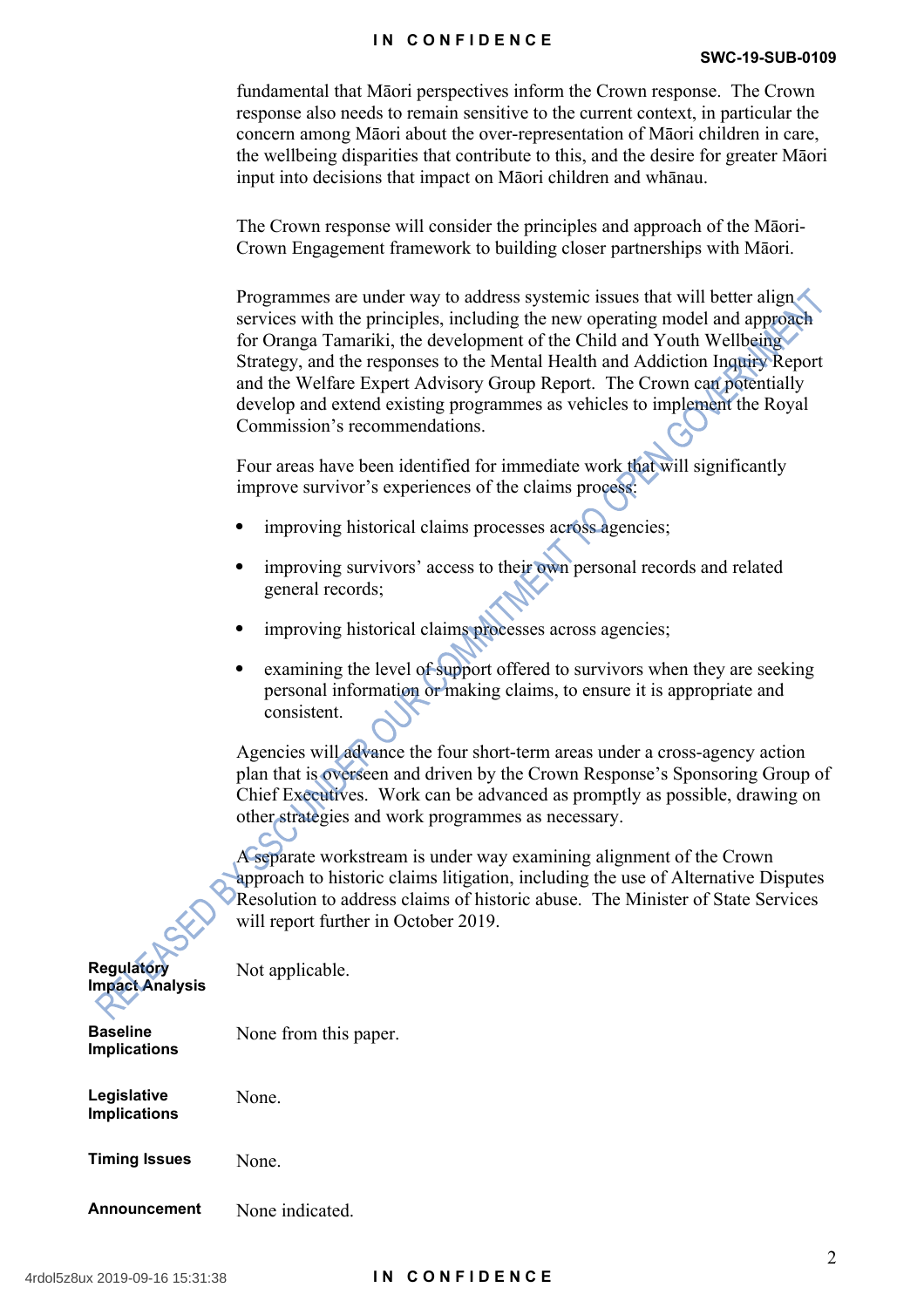| <b>Proactive</b><br><b>Release</b> | This paper will be proactively released.                                                                                                                                                                                                                                                                                                                                                  |
|------------------------------------|-------------------------------------------------------------------------------------------------------------------------------------------------------------------------------------------------------------------------------------------------------------------------------------------------------------------------------------------------------------------------------------------|
| <b>Consultation</b>                | Paper prepared by SSC. CLO, Corrections, MoE, MoH, MoJ, MSD, Police,<br>and Oranga Tamariki were consulted. DPMC was informed.                                                                                                                                                                                                                                                            |
|                                    | The Minister of State Services indicates that the Minister of Finance, the<br>Attorney-General, the Minister for Children, the Minister for Māori Crown<br>Relations Te Arawhiti and Minister of Corrections, the Minister for Social<br>Development, the Minister of Health, and the Minister of Police were consulted<br>and that New Zealand First and the Green Party were consulted. |
|                                    | The Minister of State Services recommends that the Committee:                                                                                                                                                                                                                                                                                                                             |
| 1                                  | note that in April 2019, Cabinet:                                                                                                                                                                                                                                                                                                                                                         |

#### **The Minister of State Services recommends that the Committee:**

- 1 note that in April 2019, Cabinet:
	- 1.1 agreed to a strategic approach to support the response to the Royal Commission, consisting of principles, outcomes, and work programme actions;
	- 1.2 agreed to the following principles:
		- 1.2.1 manaakitanga: treating people with humanity, compassion, fairness, respect and responsible caring that upholds the mana of those involved;
		- 1.2.2 openness: being honest and sincere, open to receiving new ideas, and willing to consider how the government does things currently and has done things in the past;
		- 1.2.3 transparency: sharing information, including the reasons behind all actions;
		- 1.2.4 learning: active listening and learning from the Royal Commission and survivors, and using that information to change and improve systems;
		- 1.2.5 being joined up: agencies work together closely to make sure activities are aligned, engagement with the Royal Commission is coordinated and the resulting actions are collectively owned;

meeting the Crown's obligations under Te Tiriti o Waitangi: honouring the Treaty, its principles, and building a stronger Māori-Crown relationship through the way the government operates and behaves;

1.3 directed officials to identify actions that can be taken to demonstrate the principles and then, coordinated through the Crown Secretariat, provide a "whole of Crown" report back to the Cabinet Social Wellbeing Committee (SWC);

[CAB-19-MIN-0139.01]

- 2 note it is fundamental that Māori perspectives inform the Crown response, and any changes made to the State care system must help make the system work better for Māori;
- 3 note it is important for the Crown to adopt a balance between having regard to the Royal Commission's processes and potential recommendations, and the need to proactively address systemic issues;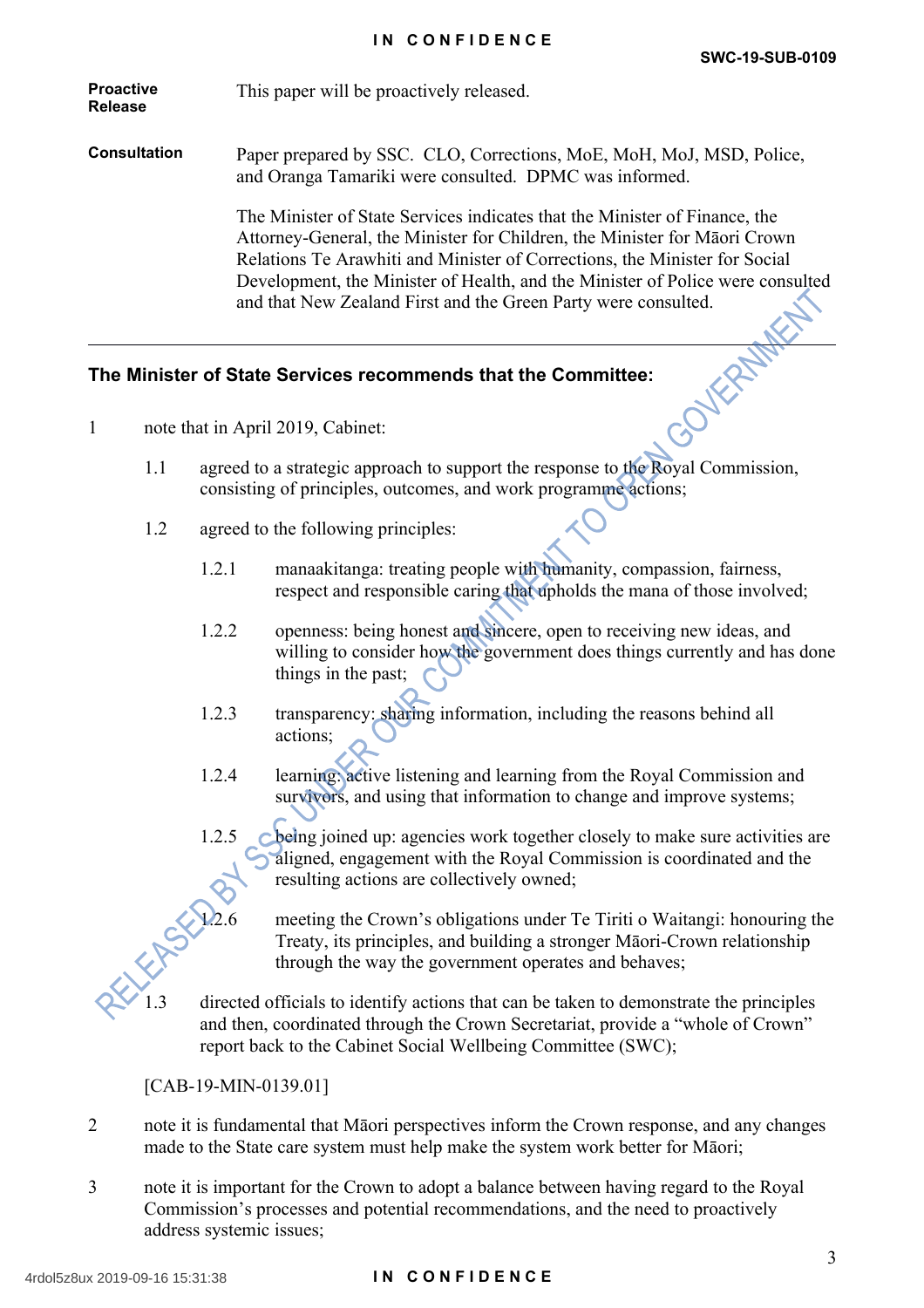- 4 note the government care system is continuously being reviewed and many change programmes are currently under way making significant shifts which will better align services with the principles;
- <span id="page-19-0"></span>5 note that four specific areas within historic claims and records processes have been identified for further work to demonstrate alignment with the Crown response principles, which taken together will significantly improve survivors experiences of the claims process:
	- 5.1 improving historical claims processes across agencies;
	- 5.2 improving survivors' access to their own personal records;
	- 5.3 improving the accessibility and alignment of communications material about claims processes, and more general survivor-related information; and
	- 5.4 examining the level of support offered to survivors (including counselling) when they are seeking personal information or making claims, to ensure it is appropriate and consistent;
- 6 note that Crown agencies will form the four areas outlined in recommendation [5](#page-19-0) into a cross-agency action plan that is overseen and driven by the Crown response's Sponsoring Group of Chief Executives;
- 7 note that progress reporting on the action plan will be included in the regular reporting to the Minister of State Services as Responsible Minister for the Crown response;
- 8 note that the Crown approach to historic claims litigation, including the use of Alternative Disputes Resolution to address claims of historic abuse, will be the subject of a separate report back to SWC in October 2019.

Gerrard Carter Committee Secretary

**Hard-copy distribution:** Cabinet Social Wellbeing Committee Office of the Prime Minister

4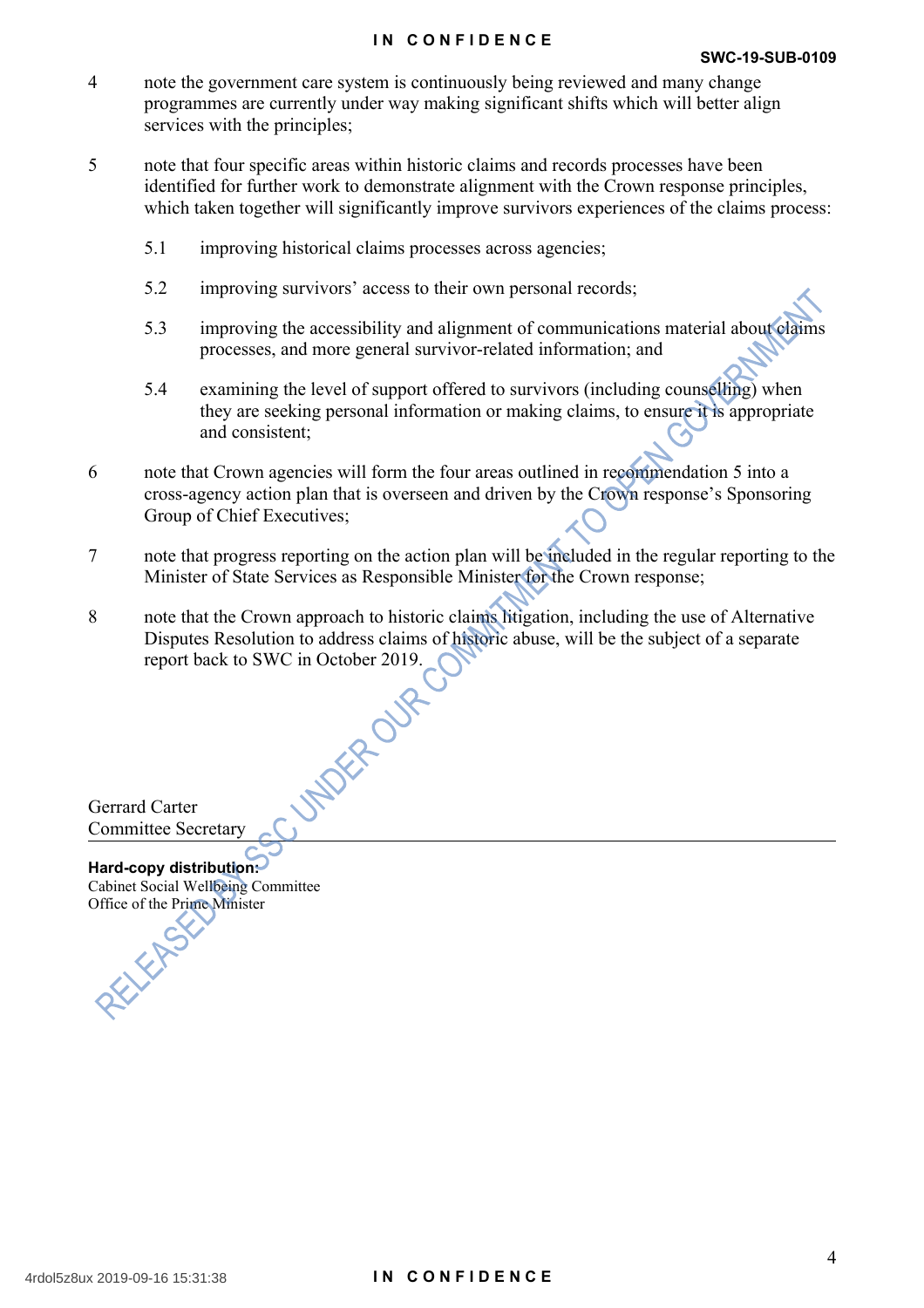

# **Cabinet Social Wellbeing Committee**

## **Minute of Decision**

*This document contains information for the New Zealand Cabinet. It must be treated in confidence and handled in accordance with any security classification, or other endorsement. The information can only be released, including under the Official Information Act 1982, by persons with the appropriate authority.*

#### **Aligning Crown Business with the Principles Guiding the Crown Response to the Royal Commission of Inquiry into Historic Abuse**

**Portfolio State Services**

On 28 August 2019, the Cabinet Social Wellbeing Committee **referred** the submission under SWC-19-SUB-0109 to the meeting of the Cabinet Business Committee on 2 September 2019 for further consideration.

Gerrard Carter Committee Secretary

**Present:**<br>
Rt Hon Jacinda Ardern<br>
Hon Grant Robertson<br>
Hon Dr Megan Woods<br>
Hon Andrew Little<br>
Hon Carmel Sepuloni (Chair)<br>
Hon David Parker<br>
Hon David Parker<br>
Hon David Parker<br>
Hon David Parker<br>
Hon David Parker<br>
Hon Davi Rt Hon Jacinda Ardern Hon Grant Robertson Hon Dr Megan Woods Hon Andrew Little Hon Carmel Sepuloni (Chair) Hon David Parker Hon Jenny Salesa Hon Damien O'Connor Hon Willie Jackson Hon Aupito William Sio Hon Poto Williams Jan Logie, MP

**Hard-copy distribution:** Minister of State Services

Office of the Prime Minister Office of the Chair Officials Committee for SWC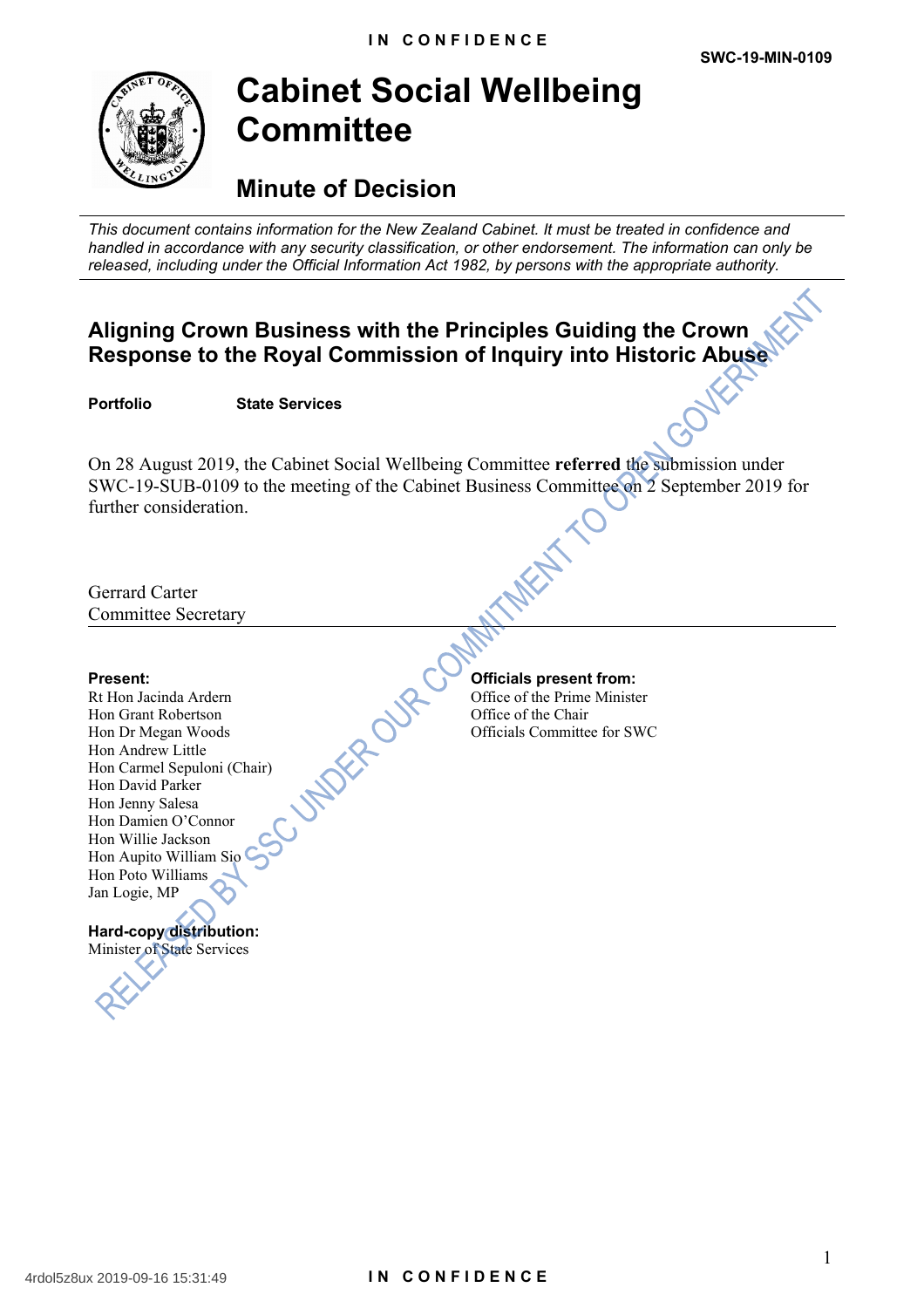

**Cabinet Business Committee**

## **Summary**

*This document contains information for the New Zealand Cabinet. It must be treated in confidence and handled in accordance with any security classification, or other endorsement. The information can only be released, including under the Official Information Act 1982, by persons with the appropriate authority.*

#### **Aligning Crown Business with the Principles Guiding the Crown Response to the Royal Commission of Inquiry into Historic Abuse**

**Portfolio State Services**

On 28 August 2019, the Cabinet Social Wellbeing Committee **referred** the attached submission under SWC-19-SUB-0109 to the meeting of the Cabinet Business Committee on 2 September 2019 for further consideration.

#### **The Minister of State Services recommends that the Committee:**

- 1 note that in April 2019, Cabinet:
	- 1.1 agreed to a strategic approach to support the response to the Royal Commission, consisting of principles, outcomes, and work programme actions;
	- 1.2 agreed to the following principles:
		- 1.2.1 manaakitanga: treating people with humanity, compassion, fairness, respect and responsible caring that upholds the mana of those involved;
		- 1.2.2 openness: being honest and sincere, open to receiving new ideas, and willing to consider how the government does things currently and has done  $Chings$  in the past;



transparency: sharing information, including the reasons behind all actions;

1.2.4 learning: active listening and learning from the Royal Commission and survivors, and using that information to change and improve systems;

1.2.5 being joined up: agencies work together closely to make sure activities are aligned, engagement with the Royal Commission is coordinated and the resulting actions are collectively owned;

1.2.6 meeting the Crown's obligations under Te Tiriti o Waitangi: honouring the Treaty, its principles, and building a stronger Māori-Crown relationship through the way the government operates and behaves;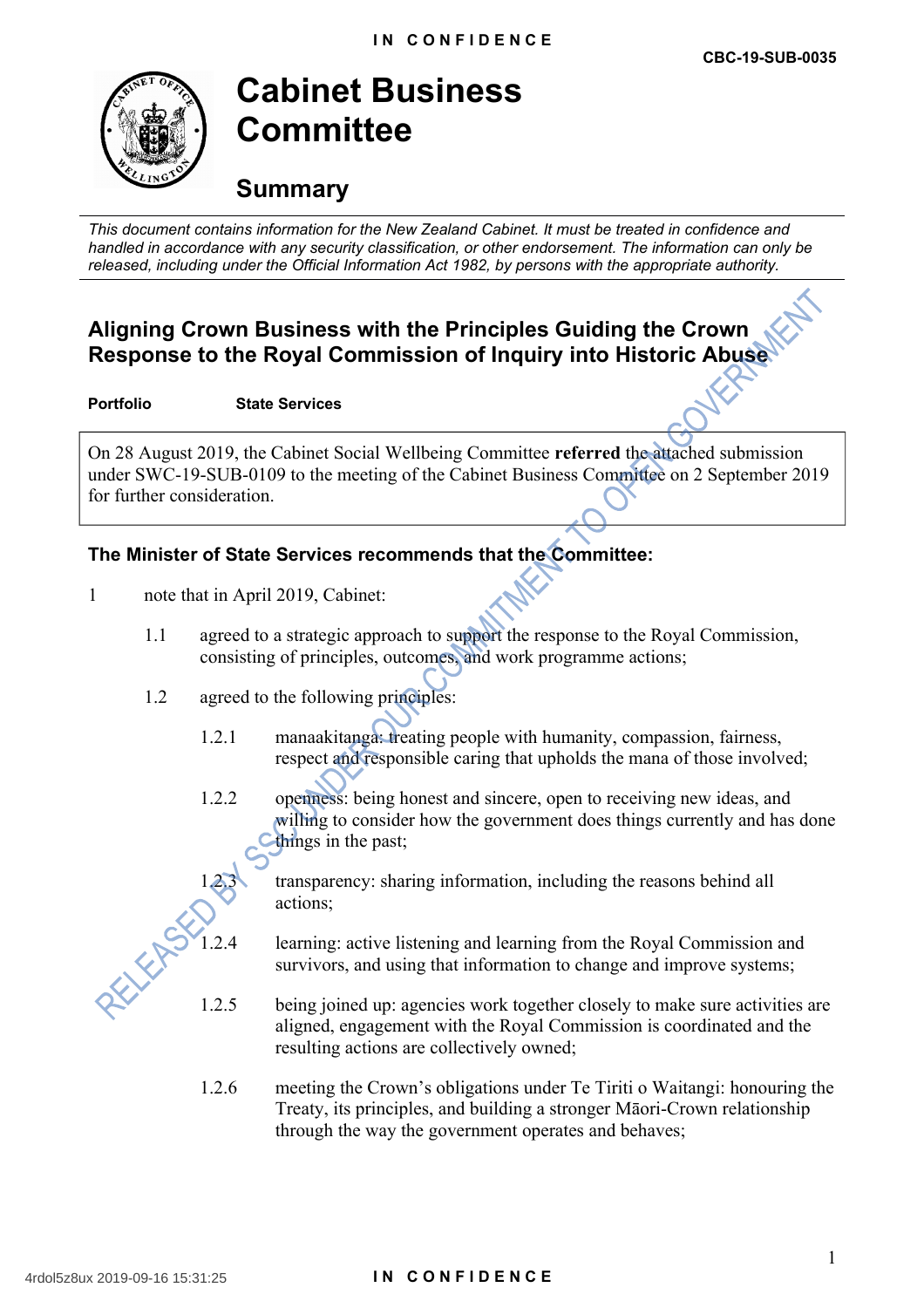1.3 directed officials to identify actions that can be taken to demonstrate the principles and then, coordinated through the Crown Secretariat, provide a "whole of Crown" report back to the Cabinet Social Wellbeing Committee (SWC);

[CAB-19-MIN-0139.01]

- 2 note it is fundamental that Māori perspectives inform the Crown response, and any changes made to the State care system must help make the system work better for Māori;
- 3 note it is important for the Crown to adopt a balance between having regard to the Royal Commission's processes and potential recommendations, and the need to proactively address systemic issues;
- 4 note the government care system is continuously being reviewed and many change programmes are currently under way making significant shifts which will better align services with the principles;
- <span id="page-22-0"></span>5 note that four specific areas within historic claims and records processes have been identified for further work to demonstrate alignment with the Crown response principles, which taken together will significantly improve survivors experiences of the claims process:
	- 5.1 improving historical claims processes across agencies;
	- 5.2 improving survivors' access to their own personal records;
	- 5.3 improving the accessibility and alignment of communications material about claims processes, and more general survivor-related information; and
	- 5.4 examining the level of support offered to survivors (including counselling) when they are seeking personal information or making claims, to ensure it is appropriate and consistent;
- 6 note that Crown agencies will form the four areas outlined in recommendation [5](#page-22-0) into a cross-agency action plan that is overseen and driven by the Crown response's Sponsoring Group of Chief Executives;
- 7 note that progress reporting on the action plan will be included in the regular reporting to the Minister of State Services as Responsible Minister for the Crown response;
- 8 note that the Crown approach to historic claims litigation, including the use of Alternative Disputes Resolution to address claims of historic abuse, will be the subject of a separate report back to SWC in October 2019.

Vivien Meek Committee Secretary

**Hard-copy distribution:** Cabinet Business Committee Minister of Police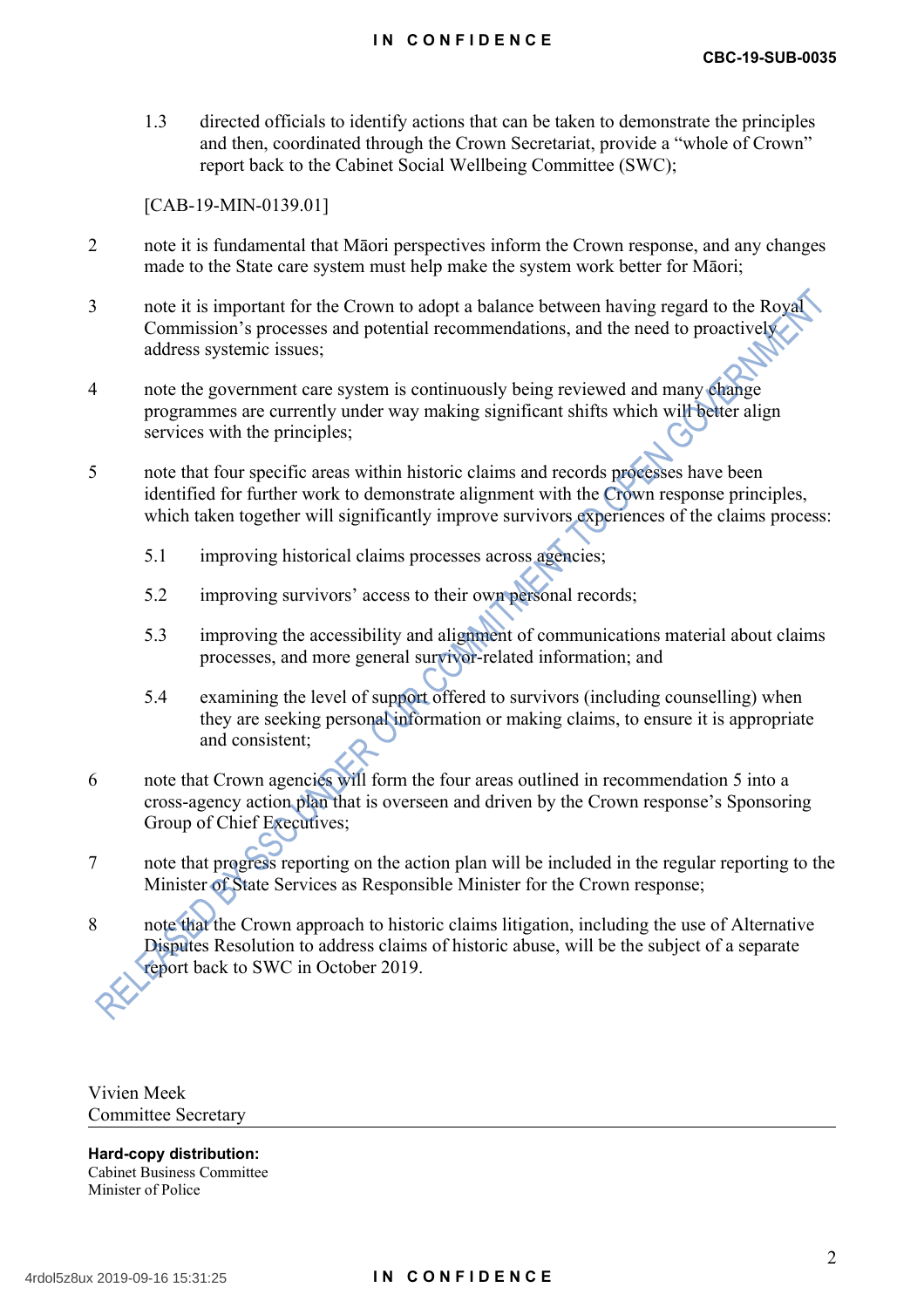

# **Cabinet Business Committee**

# **Minute of Decision**

*This document contains information for the New Zealand Cabinet. It must be treated in confidence and handled in accordance with any security classification, or other endorsement. The information can only be released, including under the Official Information Act 1982, by persons with the appropriate authority.*

# **Aligning Crown Business with the Principles Guiding the Crown Response to the Royal Commission of Inquiry into Historic Abuse**<br>Portfolio State Services<br>On 2 September 2019, the Cabinet Business Committee<br>**1** noted that in April 2011

#### **Portfolio State Services**

On 2 September 2019, the Cabinet Business Committee:

- 1 **noted** that in April 2019, Cabinet:
	- 1.1 agreed to a strategic approach to support the response to the Royal Commission of Inquiry into Historical Abuse in State Care and in the Care of Faith-based Institutions (the Royal Commission), consisting of principles, outcomes, and work programme actions;
	- 1.2 agreed to the following principles:
		- 1.2.1 manaakitanga: treating people with humanity, compassion, fairness, respect and responsible caring that upholds the mana of those involved;
		- 1.2.2 openness: being honest and sincere, open to receiving new ideas, and willing to consider how the government does things currently and has done things in the past;
		- 1.2.3 transparency: sharing information, including the reasons behind all actions;
		- Hearning: active listening and learning from the Royal Commission and survivors, and using that information to change and improve systems;

1.2.5 being joined up: agencies work together closely to make sure activities are aligned, engagement with the Royal Commission is coordinated resulting actions are collecting. aligned, engagement with the Royal Commission is coordinated and the resulting actions are collectively owned;

- 1.2.6 meeting the Crown's obligations under Te Tiriti o Waitangi: honouring the Treaty, its principles, and building a stronger Māori-Crown relationship through the way the government operates and behaves;
- 1.3 directed officials to identify actions that can be taken to demonstrate the principles and then, coordinated through the Crown Secretariat, provide a "whole of Crown" report back to the Cabinet Social Wellbeing Committee (SWC);

[CAB-19-MIN-0139.01]

2 **noted** that it is fundamental that Māori perspectives inform the Crown response, and any changes made to the State care system must help make the system work better for Māori;